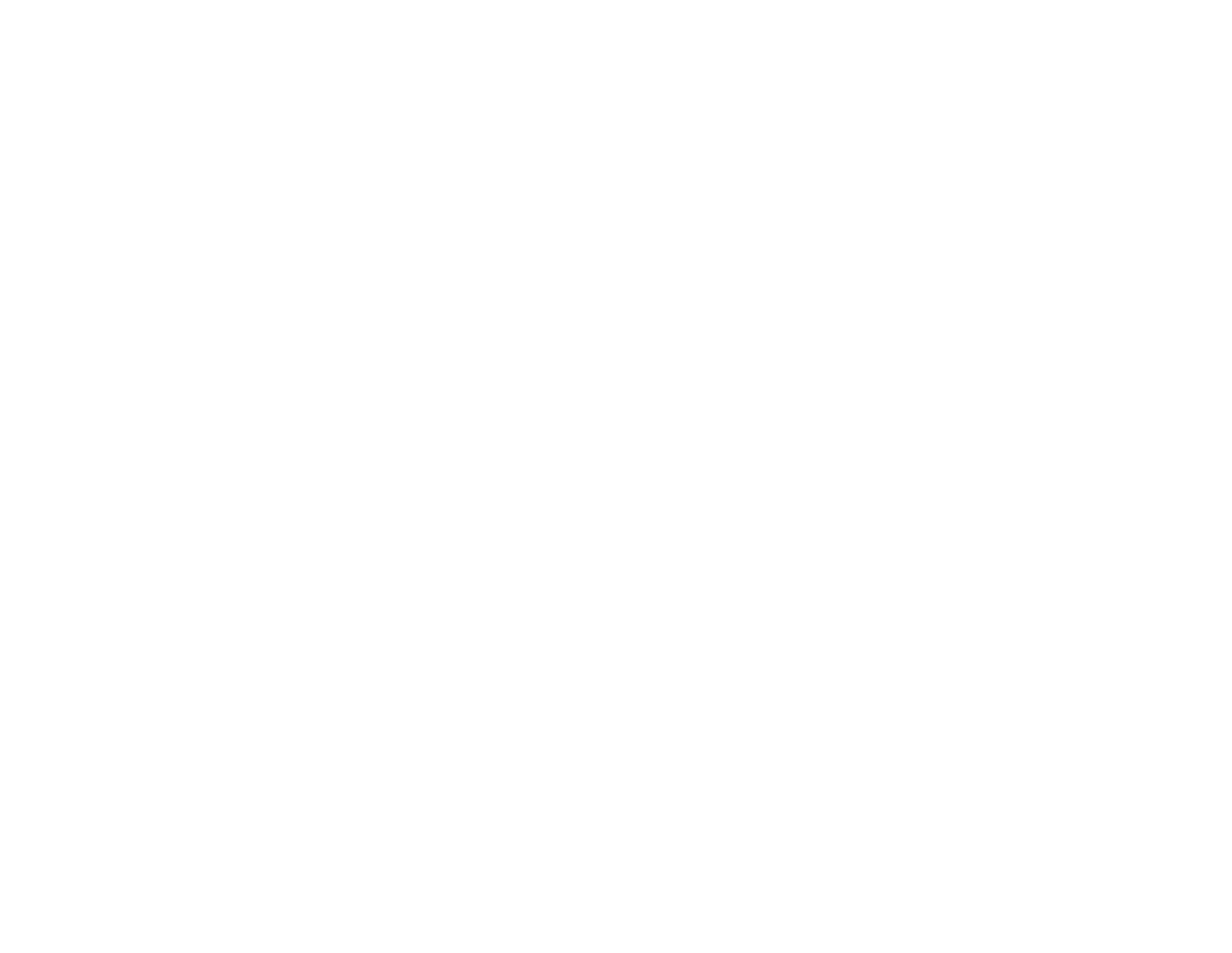## *CModules: A Learning Package for Social and Behavior Change Communication (SBCC)*

Communication for Change (C‐Change) Project Version 3

May 2012





This publication is made possible by the generous support of the American people through the United States Agency for International Development (USAID) under the terms of Agreement No. GPO‐A‐00‐07‐00004‐00. The contents are the responsibility of the C‐Change project, managed by FHI 360, and do not necessarily reflect the views of USAID or the United States Government.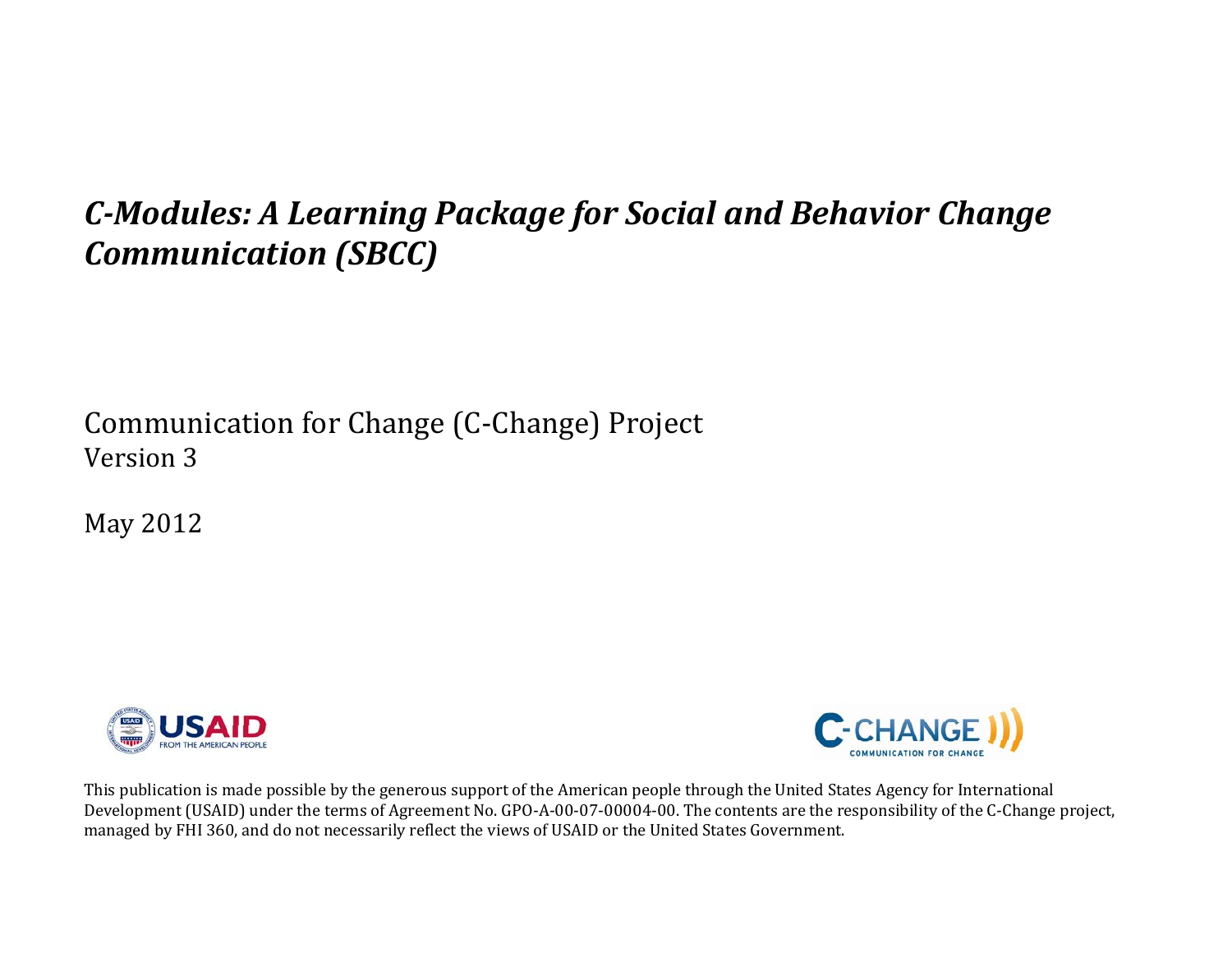The six modules can be freely adapted and used, provided full credit is given to C-Change. Recommended citation: C‐Change. 2012. *CModules: A Learning Package for Social and Behavior Change Communication (SBCC).* Washington, DC: C‐Change/FHI 360.

> C‐Change is implemented by FHI 360 and its partners: CARE; Internews; Ohio University; IDEO; Center for Media Studies, India; New Concept, India; Soul City, South Africa; Social Surveys, South Africa; and Straight Talk, Uganda.

**Contact information:**

C‐Change FHI 360 1825 Connecticut Ave., NW, Ste. 800 Washington, D.C., 20009 USA tel: +1.202.884.8000; fax: +1.202.464.3799 **Email:** cchangeCS@fhi360.org **Website:** www.c‐changeproject.org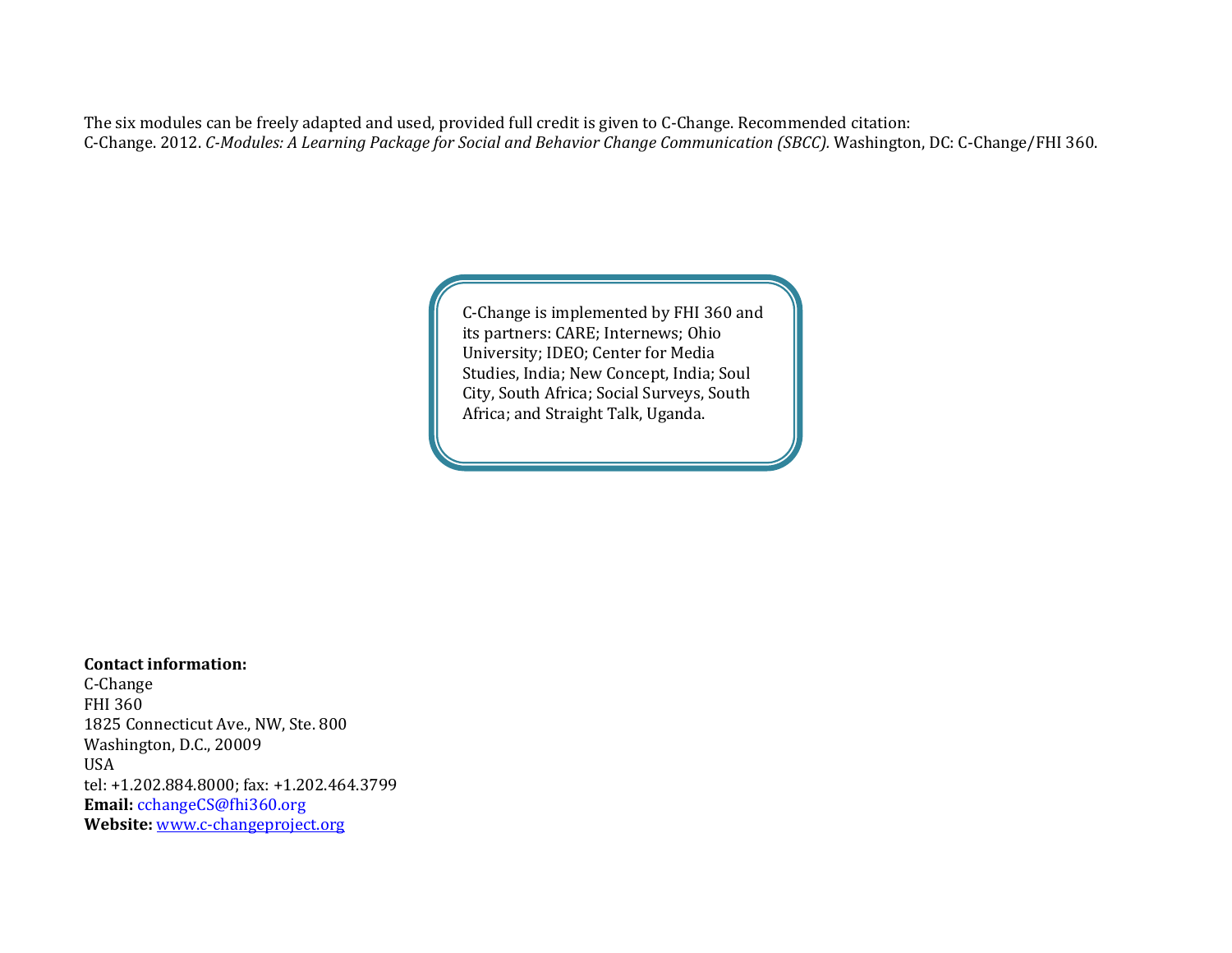## **Overview**

The *CModules* are designed for the use of research and implementing staff with previous experience in communication theory and programs. Module 1 covers Step 1 of C‐Planning—*Understanding the Situation—*and builds on the information and guidance provided in the introductory module, Module 0*.* This module illustrates how a full analysis of the situation can help build a program around evidence, instead of assumptions and explains how behavior change communication, social mobilization, and/or advocacy can bring about a positive change.

#### **Sessions**

#### **A Note on Formatting**

In the *CModules,* the names of theories and models are in **bolded, dark blue text;** concepts are in *dark blue italics.*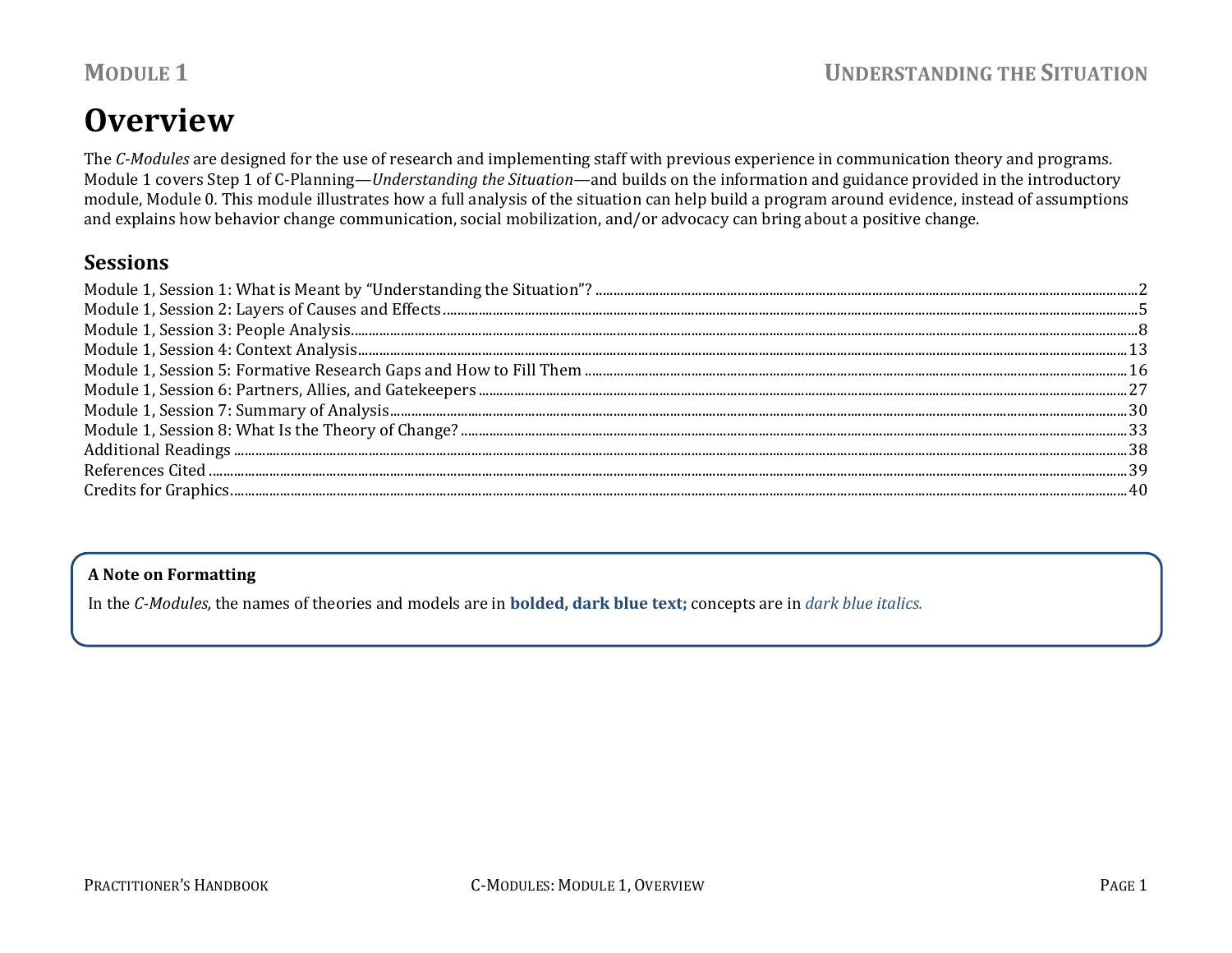## **Module 1, Session 1: What is Meant by "Understanding the Situation"?**

Understanding the situation is the first step of a systematic SBCC effort in C‐Planning. This is essential preparation for program design, since it provides:

- 0 insight into the issue the program is trying to address from many perspectives
- 0 guidance for decisions to be made in Step 2 and for focusing energies and resources

Once the situation is fully understood, it is possible to decide how to:

- $\bullet$ focus a program effectively on different groups of people—those affected and those influencing the situation
- 0 address the problem identified and its context through complementary SBCC strategies—advocacy, social mobilization, and/or behavior change communication
- 0 work with partners, allies, and/or gatekeepers

Below is an example of how insights gathered during Step 1 can influence SBCC program design.

Practitioners may initially assume that high rates of HIV among sex workers should be addressed through condom promotion geared toward the sex workers. However, an analysis may reveal that most sex workers are already using condoms, and that security and police are raping sex workers at night, without using condoms because sex work is illegal. This insight and others might lead practitioners to use *advocacy* to address policy issues. On the other hand, the analysis might reveal that clients of sex workers try to get around using condoms by paying more for unprotected sex. Such findings might lead practitioners to address condom use among male clients and to launch a *policy effort* urging brothel owners to have a condom rule in their establishments.

Completing four tasks will help to understand the situation, before focusing or designing an SBCC program.

- 1. Organize and summarize what is already known about the situation.
- 2. Check assumptions by looking at existing research.
- 3. Review relevant SBCC theories for concepts that can inform and/or guide research.
- 4. Identify gaps and plan and conduct formative research, if needed.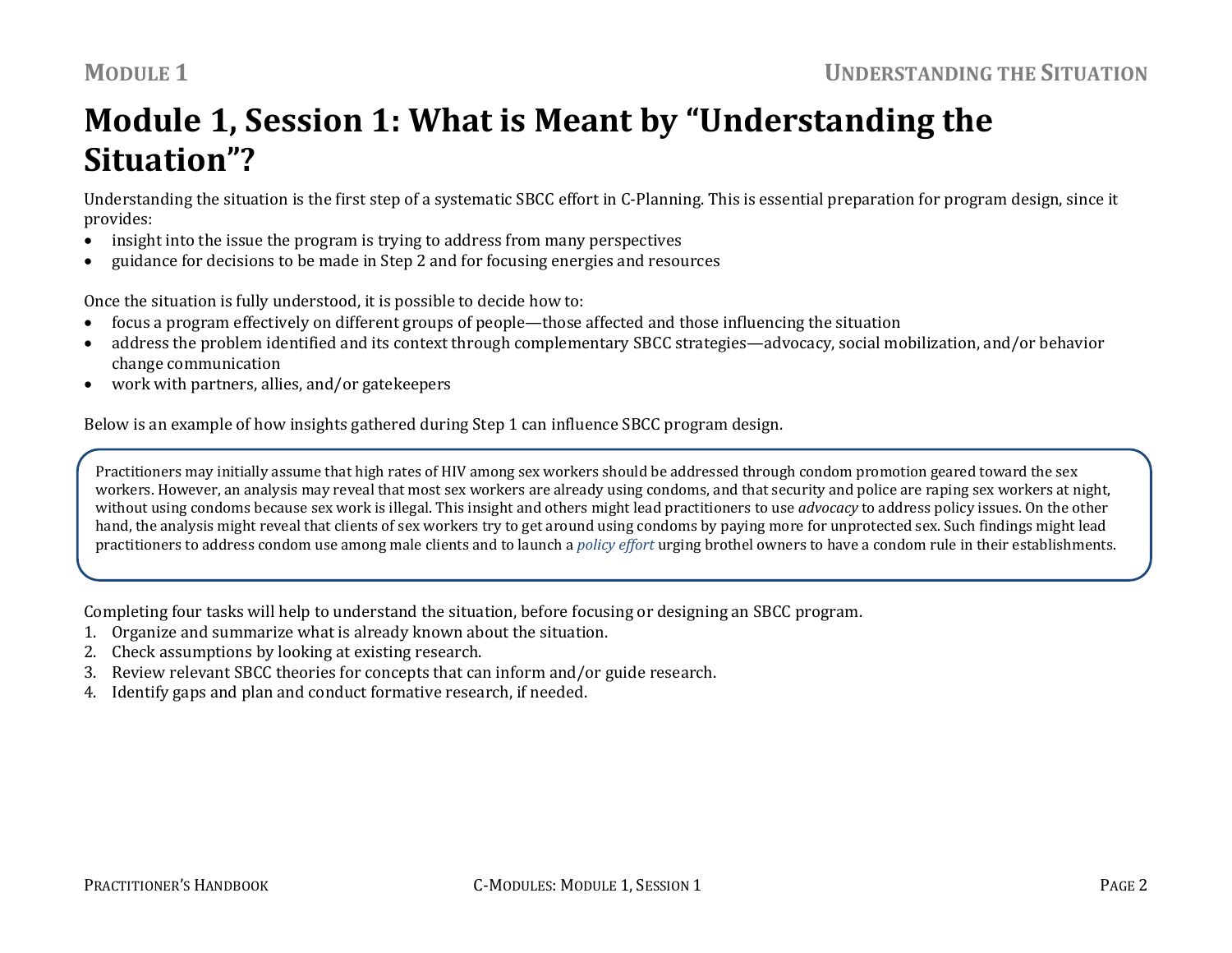### **GRAPHIC: The First Step of <sup>a</sup> Planning Process for SBCC—Understanding the Situation**



SOURCE: Adapted from: Health Communication Partnership, CCP at JHU (2003) the P-Process; McKee et al (2000) the ACADA Model; Parker, Dalrymple, and Durden (1998) the Integrated Strategy Wheel; Roberts et al (1995) the Tool Box for Building Health Communication Capacity; and National Cancer Institute (1989) Health Communication Program Cycle.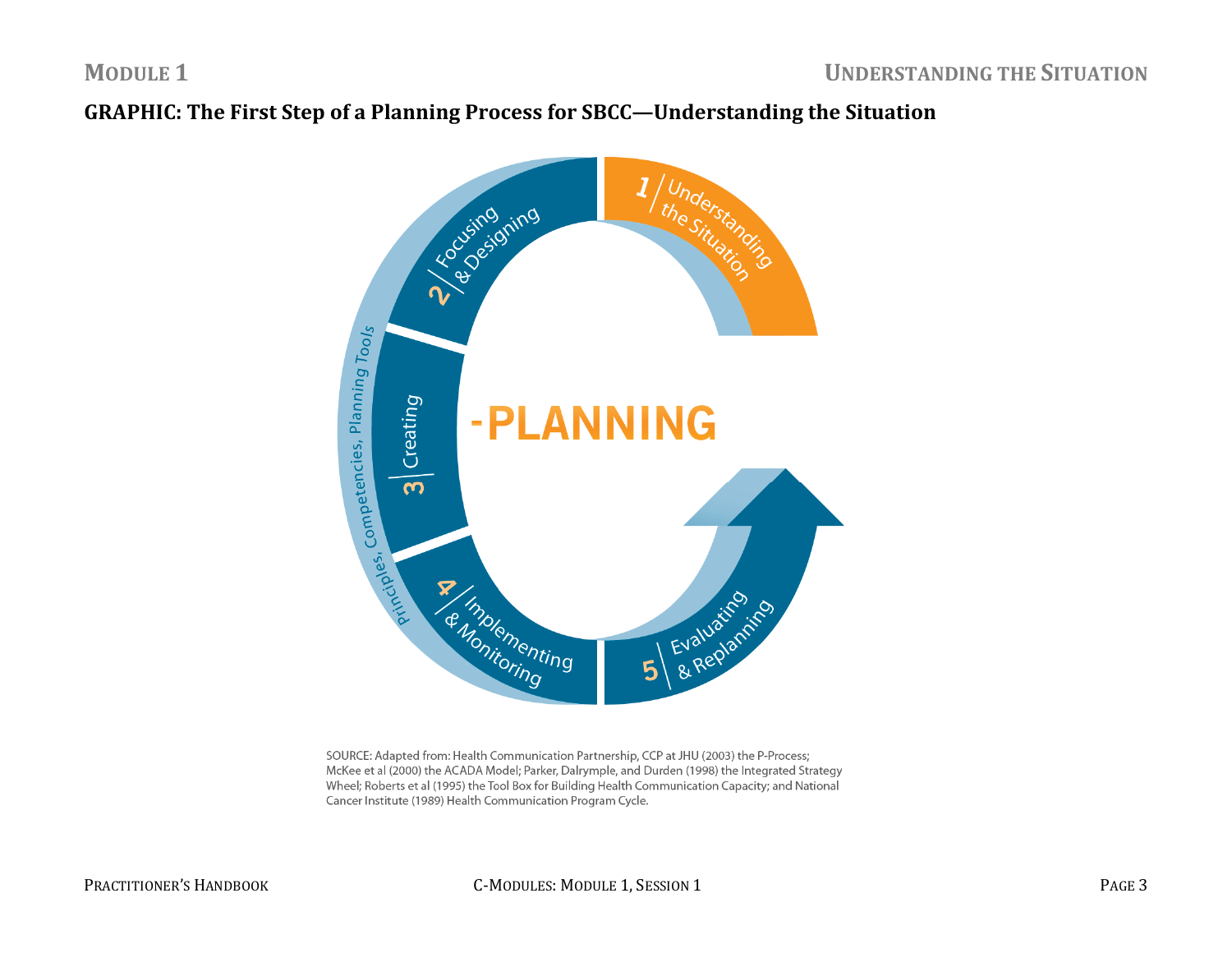#### **SOUTH AFRICA EXAMPLE: Using <sup>a</sup> Situation Analysis to Determine SBCC Strategies**

Please refer to the example in the Introduction (Module 0, session 4, page 21), "Combining Advocacy, Social Mobilization, and Behavior Change Communication," for an overview of the work of the Treatment Action Campaign (TAC) in South Africa.

At the time when access to AIDS treatment in South Africa became a serious problem, TAC recognized the absence of a national HIV and AIDS treatment *policy*, as well as low levels of *awareness* and *readiness for change* among decision‐makers. TAC advocated for necessary services that were unavailable, such as treatment for people living with HIV (PLHIV), including prisoners. It was clear that the problem was not simply at the individual behavior level (i.e., individuals choosing not to access treatment), but more of a policy and service-related issue—one requiring a strong advocacy and social mobilization approach.

#### **Theory Corner: Social Movement Theories and Agenda Setting**

The TAC example is a good illustration of how an organization can use *agendasetting* concepts though *policy and media advocacy,* along with tactics from **social movement theories**. *Agenda setting* includes setting the media agenda (what is covered), the public agenda (what people think about), and the policy agenda (regulatory or legislative actions on issues). TAC continues to issue press releases, send messages via social media such as Facebook and Twitter, and put public pressure on legislators and policymakers to recognize and prioritize the issue of access to treatment for PLHIV.

TAC employs mobilization tactics called WUNC displays—concerted public representations of:

- $\bullet$ **<sup>w</sup>**orthiness (of the attention to the issue)
- c **<sup>u</sup>**nity (of the movement members in their concern)
- $\bullet$ **<sup>n</sup>**umbers (of the people concerned)
- $\bullet$ **<sup>c</sup>**ommitments (to change the issue)

WUNC displays are common in social movements. They simultaneously express the goals of an organization, while garnering visibility through public actions and (ideally) press coverage of the actions. According to TAC's website, its mission is to inform and support national advocacy efforts through its branches, thereby providing a platform for people mobilizing and organizing around HIV and related health rights (Treatment Action Campaign 2012). For more information, see: http://www.tac.org.za/community/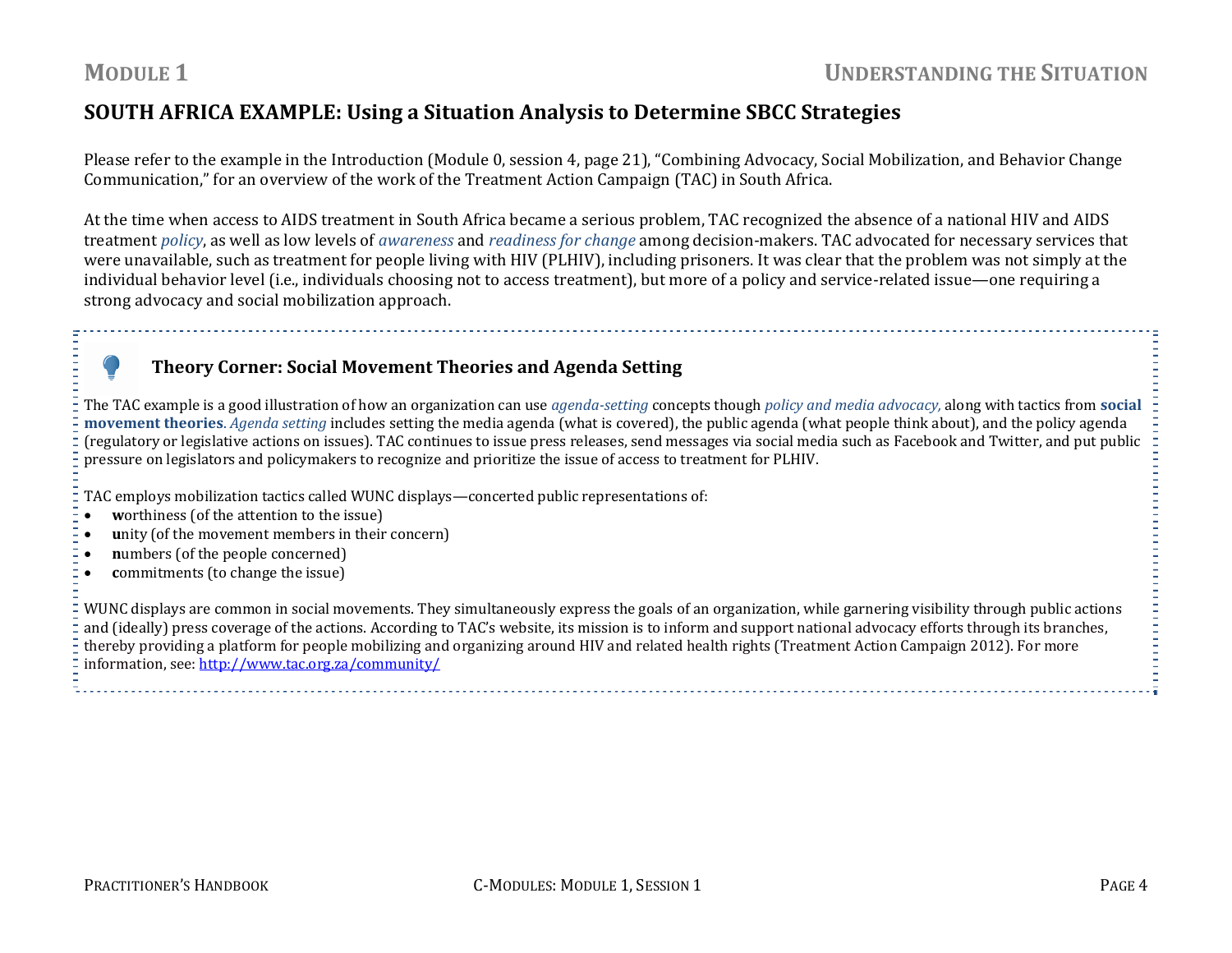## **Module 1, Session 2: Layers of Causes and Effects**

A problem tree is a useful tool for analyzing a situation. The problem tree is one way to document:

- c what SBCC practitioners *think they know* about the situation
- $\bullet$ what they *need to find out* from evidence for the analysis to be complete

Using a problem tree encourages practitioners to take a deeper look at causes, along with a broader view of possible effects and ways to address the problem or situation most effectively. The trunk of the tree is used to state the core problem. The roots and branches exhibit the basic or underlying causes of the problem, and the top of the tree states the effects of the problem.

The trunk and the top of the tree often correspond to the *levels of analysis* in the socio‐ecological model: individual, interpersonal,

community/organizational, and the enabling environment.

*Crosscutting factors,* noted in the branches of the problem tree, serve as the bridge between the different levels. These include:

- . direct causes, such as *knowledge, motivation,* and *skills*
- . indirect causes, such as *access* to materials and services
- . underlying causes, such as *perceived norms* and actual *social norms*

Often, programs fail to do a full, evidence‐based analysis and arrive at approaches that tend to address perceived effects of the core problem or assumptions about it, rather than its more fundamental causes. In other words, a limited analysis leads to a limited set of program strategies and interventions.

The best start to an SBCC effort and a situation analysis is to consult people who offer different perspectives, including affected individuals, community members, and decision‐makers. This will make it possible to produce a deeper and more accurate picture of the situation—or what's going on.

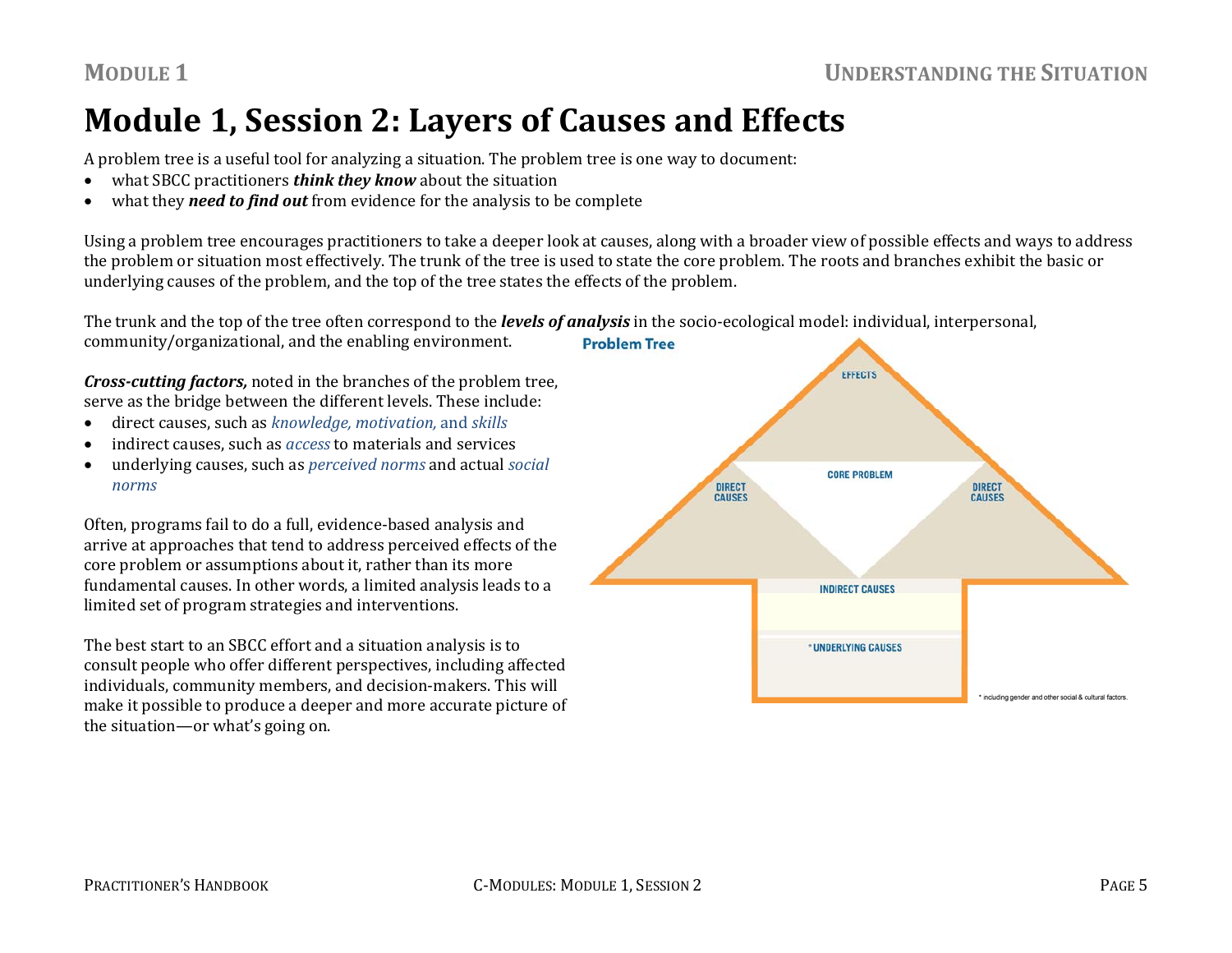#### **UNDERSTANDING THE SITUATION**



#### **INDIRECT CAUSES**

Lack of polictical will from South African government to provide access to treatment, unwillingness of mulitnational pharmaceutical companies to reduce prices

#### \*UNDERLYING CAUSES

Stigma against PLHIV, blaming them for their infection and perception that they are not worthy of receiving treatment

\* including gender and other social & cultural factors.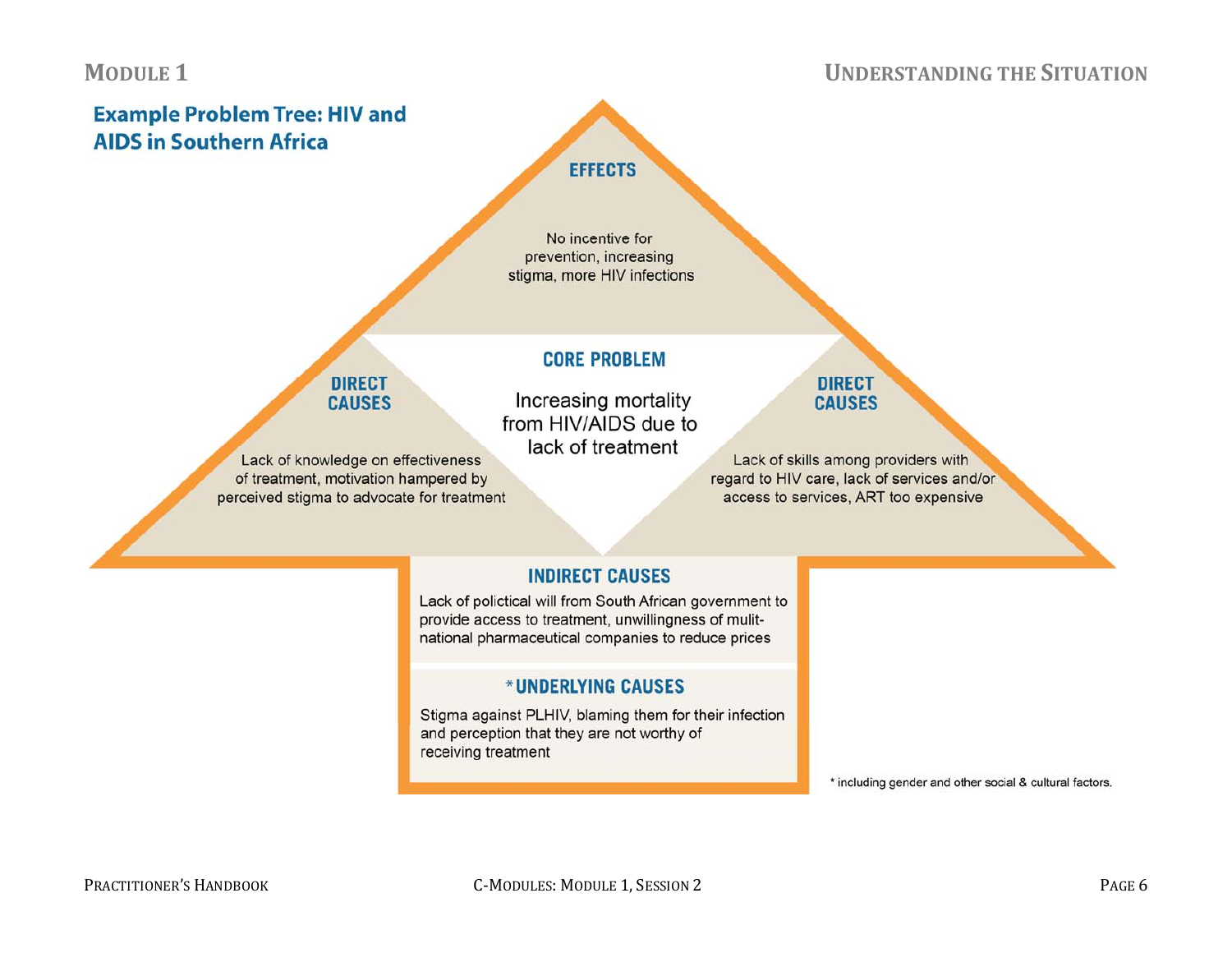#### **WORKSHEET: Problem Tree**

**Directions:** Use this worksheet to do your own analysis with the problem tree.

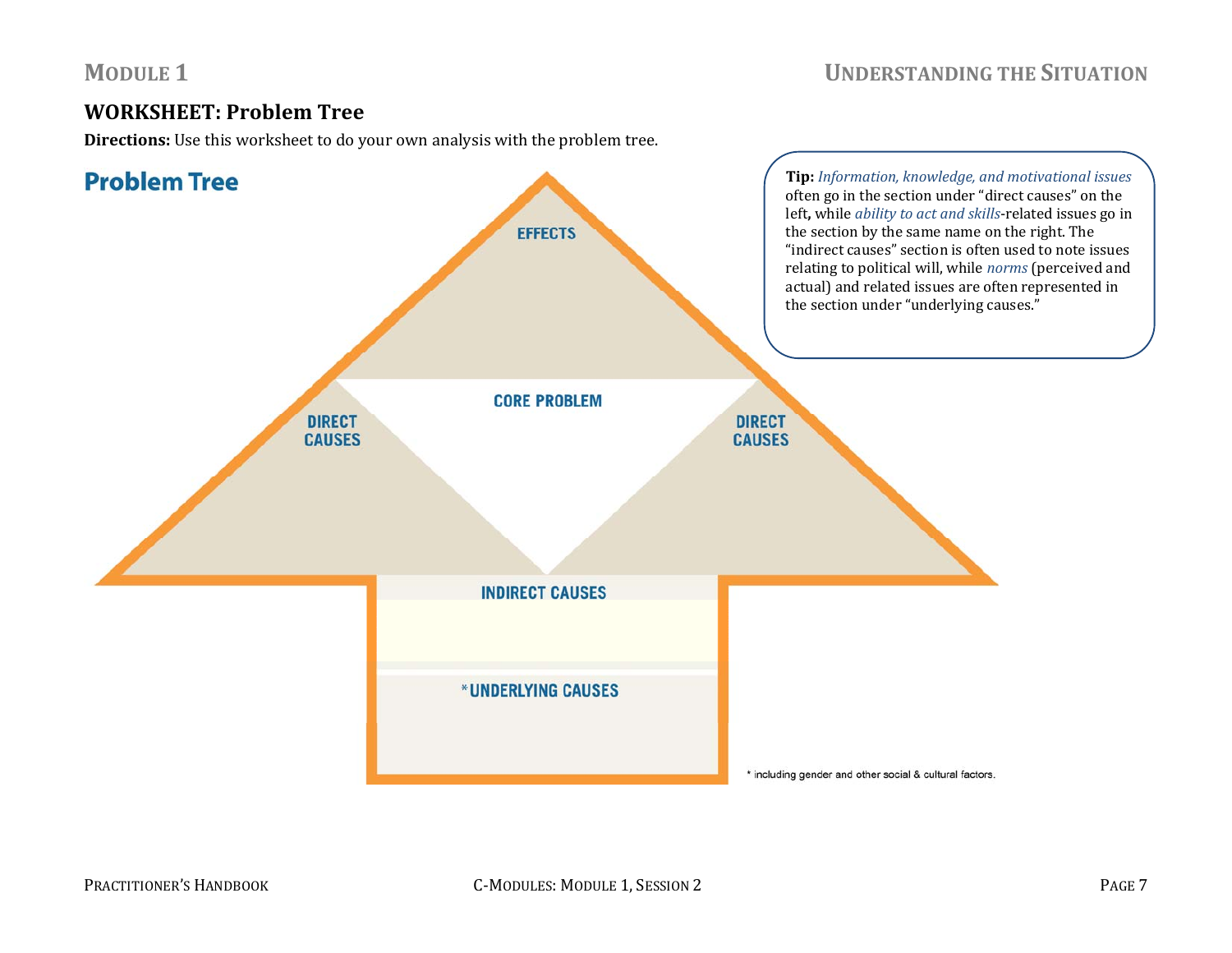## **Module 1, Session 3: People Analysis**

It's time to step back and take a good look at either the people who are directly affected by the health or development problem or the people who are involved with and influence in some way those directly affected. C‐Change's Socio‐Ecological Model for Change can be a useful tool for this analysis.

In the center (the self) are listed the people most affected by the problem. Examples might include:

- $\bullet$ university students who engage in unprotected sex
- c school children suffering from water‐borne illnesses
- $\bullet$ women living with HIV

In the two intermediate rings (interpersonal and community levels) are persons, community organizations, services, or products that directly influence those most affected (self). Examples might include:

- 0 peers of students who engage in unprotected sex and might get pregnant or cause pregnancy
- $\bullet$ school teachers in places with high rates of water‐borne illnesses
- $\bullet$ partners and friends of women living with HIV and their support groups
- 0 service providers at local clinics who may be overworked and thus unfriendly to clients
- $\bullet$ local clinics that regularly experience medicine shortages
- 0 faith leaders who do not support condom promotion for prevention of HIV

In the outermost ring (the enabling environment) are persons, groups, and/or institutions that indirectly influence people in the center (self) and all those in the other rings. Examples might include:

- $\bullet$ university authorities who decide how to provide contraceptives around campuses
- 0 national or district school administrators and decision‐makers
- 0 officials who determine policies around access to antiretroviral therapy
- $\bullet$ legislators and policymakers who make decisions that indirectly but strongly affect others

Gender often goes unaddressed, though it is a key part of any analysis and plays a key role in many situations. For example, women are disproportionately infected by HIV and affected by AIDS; in some cases, married women are infected by husbands. *Gender norms* in many societies give men more sexual freedom to engage with multiple concurrent partners, and *unequal power relations* make it difficult for women to propose condom use to their husbands.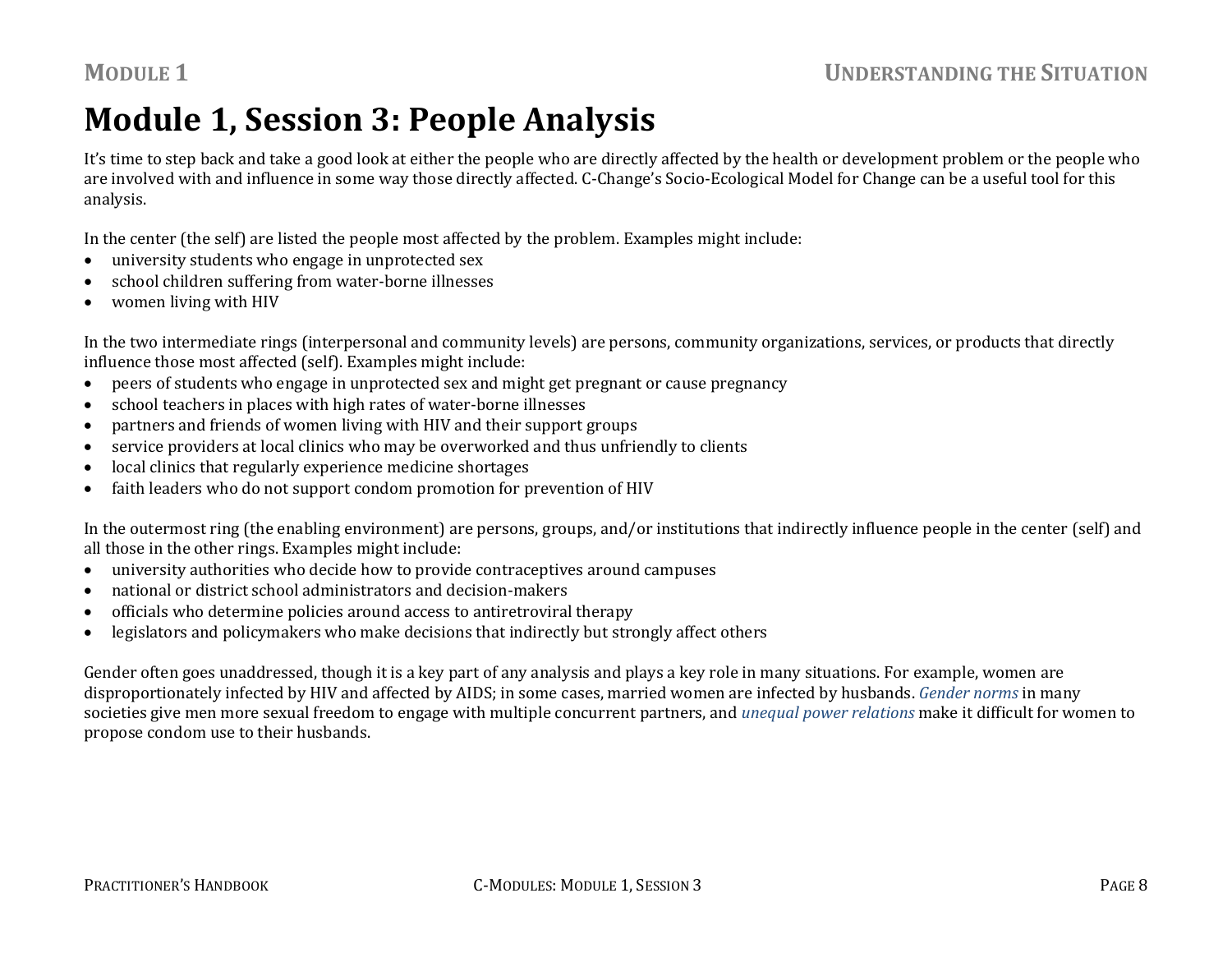#### **Theory Corner: CultureCentered and Positive Deviance Approaches**

A major concept included in the **CultureCentered Approach** is that traditional cultural beliefs do not need to be perceived as barriers to social change. Instead, these beliefs can be viewed as assets—resources to be harnessed in change efforts.

Along similar lines, the **Positive Deviance Approach** begins with the idea that the solution to existing challenges most likely already exists within the community. In other words, in any given community, there are often individuals and families who *deviate* from the norm in a positive way. For example, if a village has a 95 percent malnutrition rate for children under age 5, a Positive Deviance Approach would begin with the 5 percent who are not malnourished and attempt to identify promising practices that can be used by the entire community. However, if deviating community members have *access* to additional resources (such as extra farmland), that solution is not applicable. Only practices that can be replicated by everyone in the community are selected and incorporated into programs. In this approach, the *deviating community members are the experts;* it is they (not an *external* expert) who are called upon to share their successful practices with other community members.

It is important to keep in mind during Step 1 that the goal is to identify people involved in the situation, not to make decisions about which group or groups will be the focus of the SBCC program. Step 2, covered in Module 2, is Focusing & Designing—the process of making strategic decisions about audiences, including segmentation and prioritization. For now, try to name and understand all the people involved, without deciding on specific audiences for the SBCC effort. The following pages offer an example of people analysis and a blank worksheet to be filled out that can help to guide the analysis.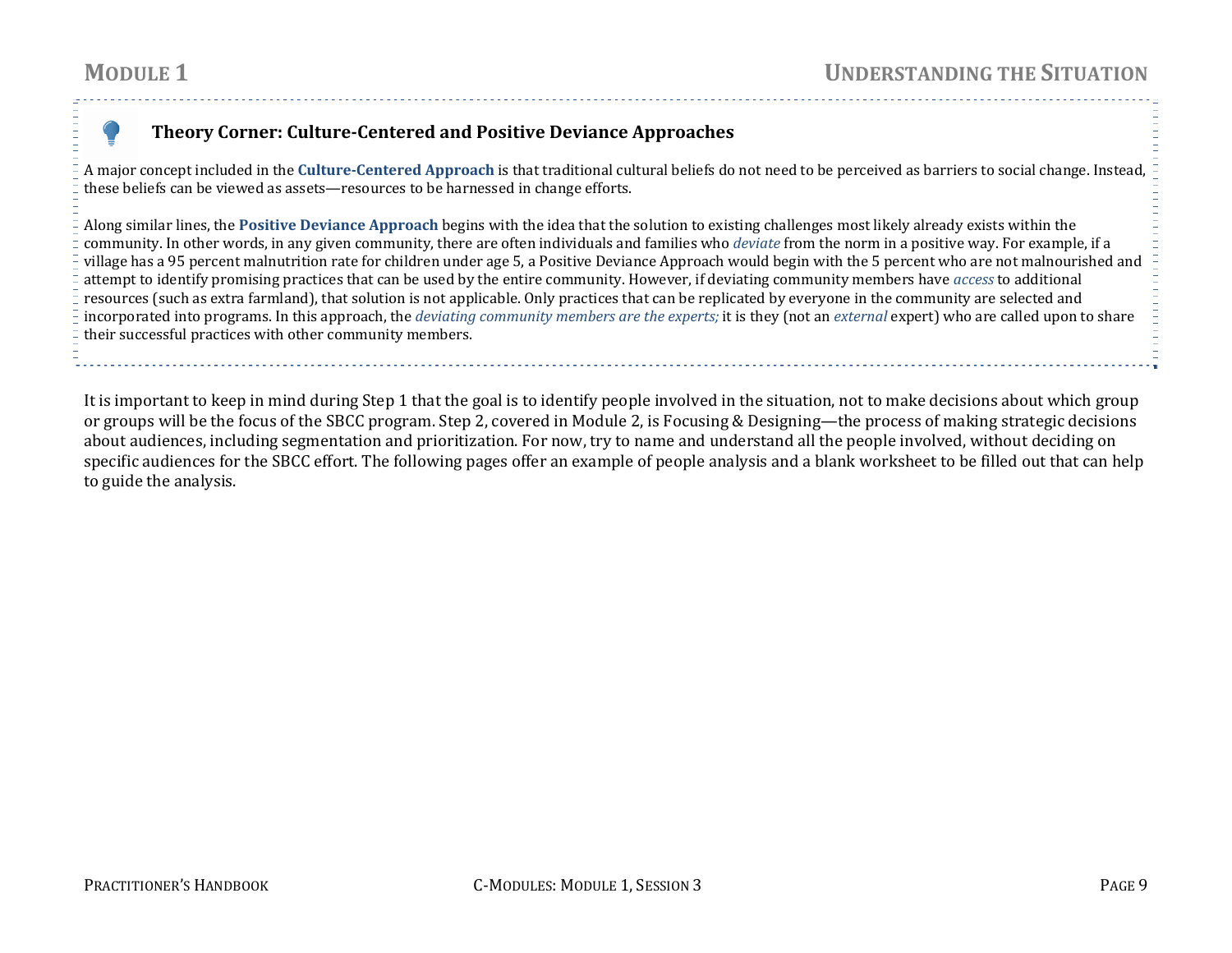### **Example People Analysis: HIV and AIDS** in Southern Africa **MOST AFFECTED** • PLHIV in need of treatment **DIRECTLY INFLUENCING** • Sexual partners of PLHIV • Supportive family members Self • Support group members **Briners, Family, Register** • Health care providers • Local chiefs **INDIRECTLY INFLUENCING** Leaders, Providers · South African government • Ministry of Health Leaders: Government, NGO, Private Sector • Multinational pharmaceutical companies • National faith leaders • Treatment Action Campaign leaders

SOURCE: Adapted from McKee, Manoncourt, Chin and Carnegie (2000)

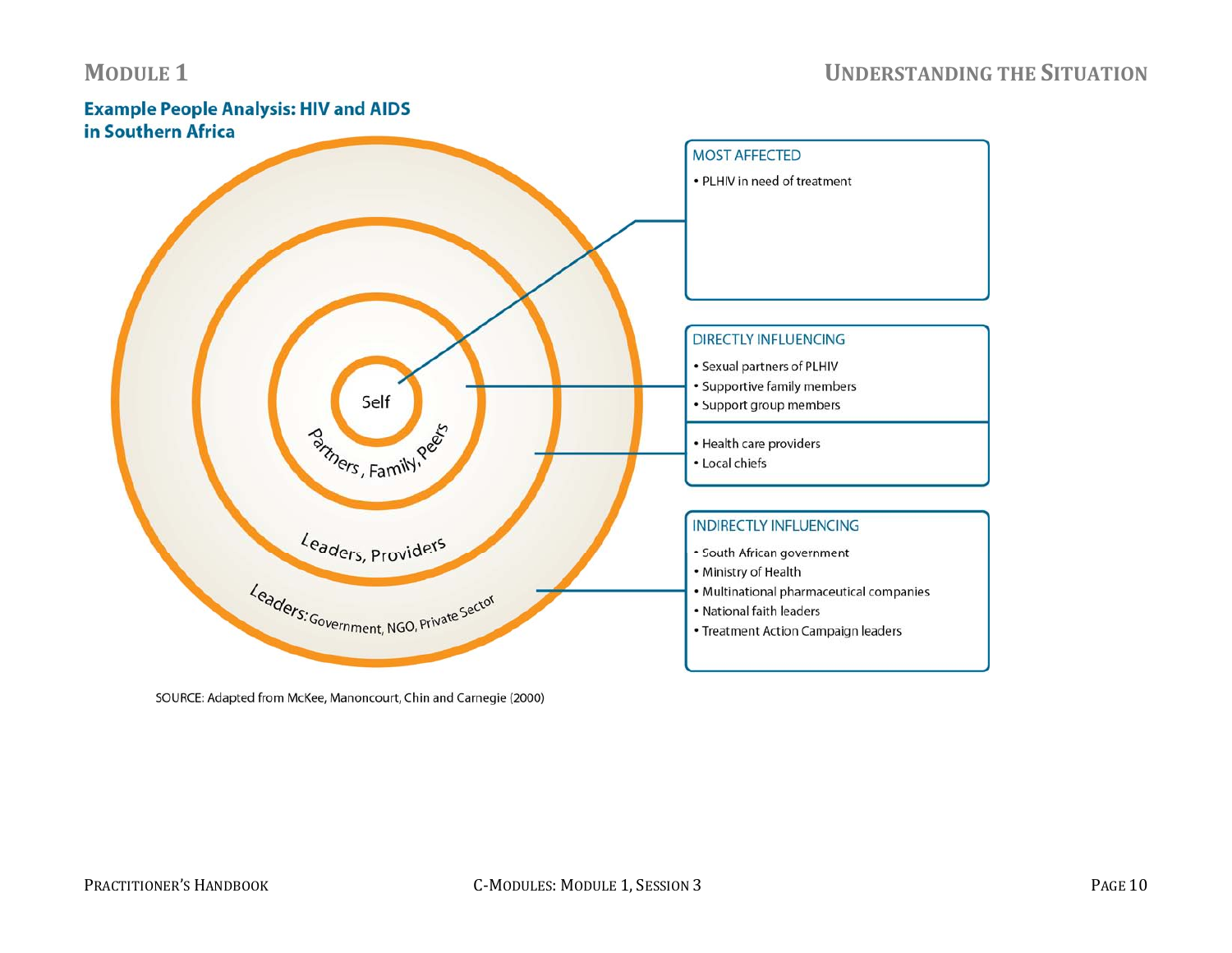#### **WORKSHEET: People Analysis**



### **UNDERSTANDING THE SITUATION**

#### **Directions:**

- In the center is an individual (self). Ask, "*Who are the people most affected by the health or development issue?"* For example, they might be university students at risk of HIV.
- $\bullet$  For the ring next to the center, ask, "*Who are the people who have contact with the individuals in the center ring and directly influence them?"* These people may also be directly affected by the problem, and could include sexual partners, and friends of the people in the center.
- $\bullet$  In the next ring (third from the center), ask*, "Who in the community allows for certain activities and controls resources, access to, demand for, and quality of services and products?"* These could include clinic workers or community leaders.
- $\bullet$  In the outermost, enabling environment ring, ask, "*Who are the people, institutions, or organizations that indirectly influence those in the other rings?"* These could include churches and religious leaders, business leaders, journalists, policymakers, and officials in the Ministry of Health.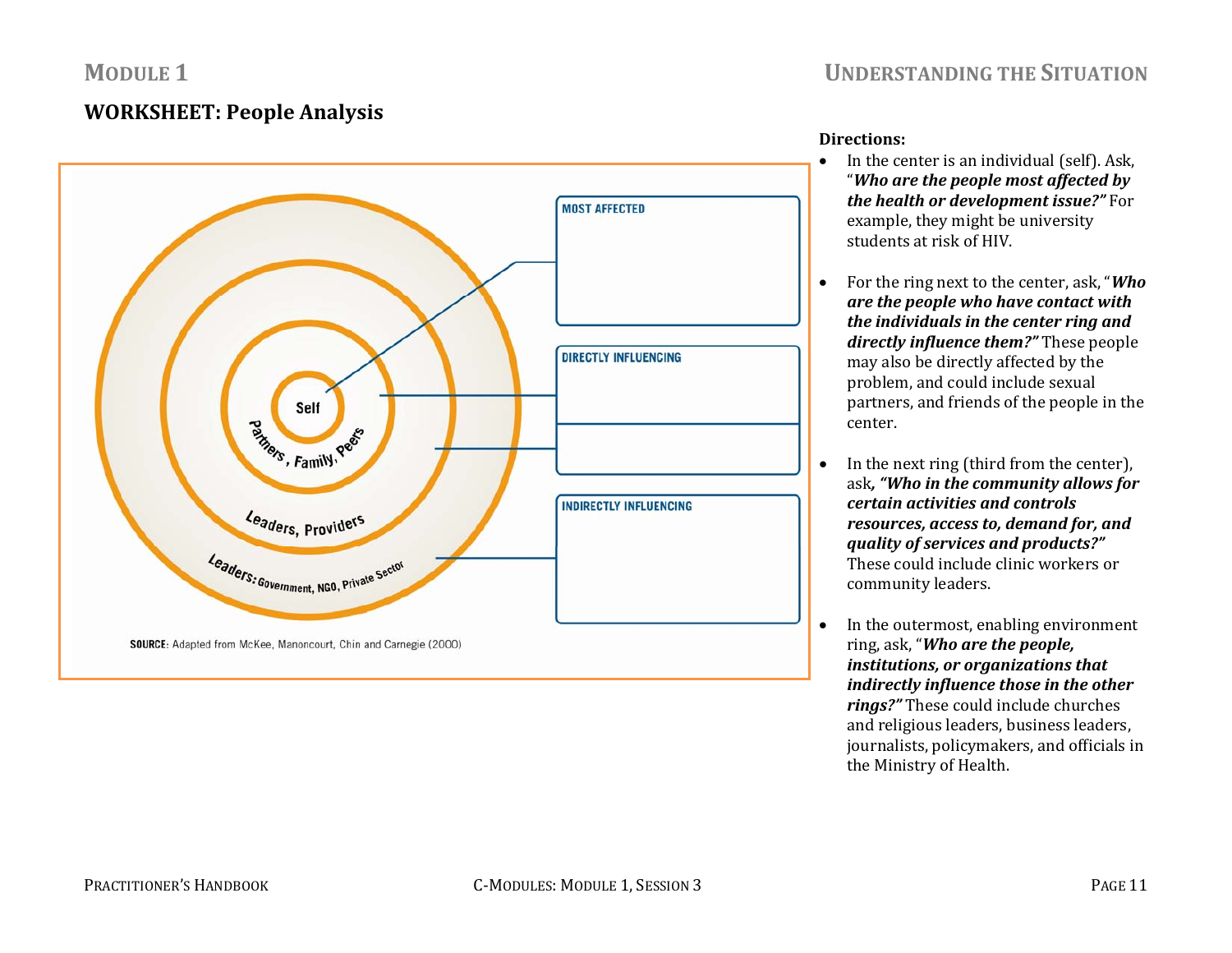#### **WORKSHEET: A Gender Perspective**

Gender has been referred to as "the socially constructed roles, behaviors, activities, and attributes that a given society considers appropriate for men and women" (WHO 2010). Consider the full definition of a gender perspective. Often, gender and sex are understood to be one and the same. In reality, they are quite different. Sex refers to the biological and physiological characteristics that define what men's and women's bodies are physically able to do, while gender refers to what society expects us to do. The result of traditional *gender norms* and roles is that people are often unable to reach their full potential. Both men and women would benefit from a perspective that does not limit what individuals should or should not do (CARE and ICRW 2007).

Respond to the following questions while holding onto a gender perspective and thinking about the cross-cutting factors shown in C-Change's Socio‐Ecological Model for Change:

Consider the *people most affected* by the health or development issue (the self).

- $\bullet$ In what ways might gender make them more likely to be affected?
- . In what ways might gender play into their view of the issue?
- $\bullet$ How does gender affect their *ability to act* and address the issue?

Consider the people who *directly influence* and are in contact with the self—those most affected.

- $\bullet$ What is the effect of gender on their sexual partners, family members, coworkers, and friends?
- . How does gender affect their relationships?
- $\bullet$ How might gender make them more or less likely to support change?

Consider the people who *indirectly influence* the self or those most affected, such as journalists, policymakers, religious leaders, and health center directors.

- $\bullet$ How does gender affect their roles or influence?
- . How does gender affect how they see the situation or how involved they might become with it?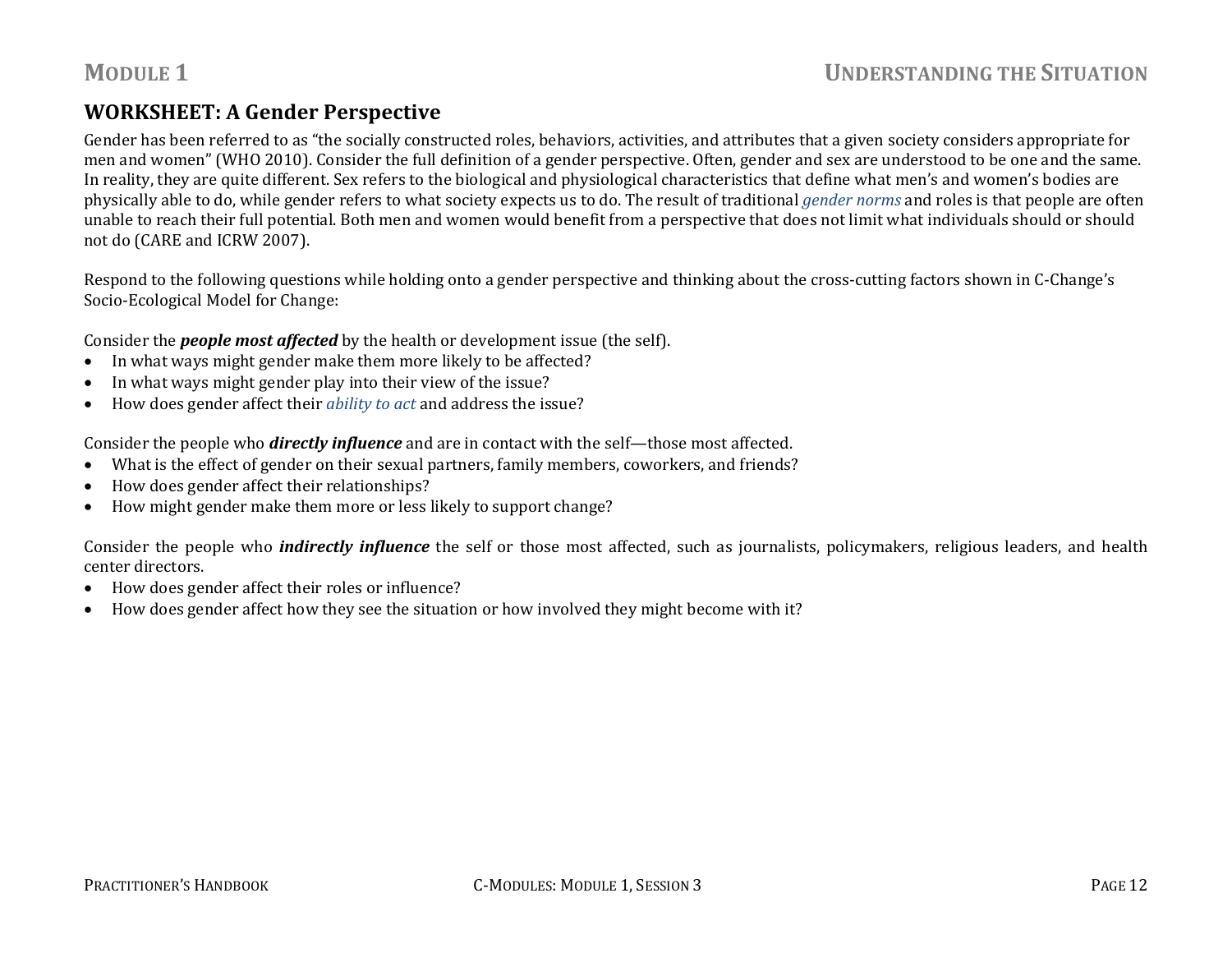## **Module 1, Session 4: Context Analysis**

Once the key people affected and involved are identified, the rest of the Socio-Ecological Model for Change, including the cross-cutting factors, can be used to check what is known and not known about each group. Here are some questions to ask:

#### **Community, Services, and Products**

 $\bullet$  What *community assets* can support or impede change? What services and products are accessible at the community level? What is their quality? Do people like them? Is transport available to *access* services? Are transport services and products subsidized so people can access them?

#### **Enabling Environment**

 What policies exist that support or impede change? How do political and religious *conventions* and *norms* influence these policies? Is there a *social movement* supporting this change? Are there any opinion leaders who can support or impede the change? How can the program work with them? What is the condition of the economic, technological, and natural environment?

#### **Information**

 What *information* does each group receive about the health issue? How timely, accessible, or relevant is it? Through what channels? How do they react to it? What *knowledge* do they need?

#### **Motivation**

 What *motivates* people in each group to act? What are their *attitudes* and *beliefs*? What appeals to them? What do they want? How do *gender norms* make them more or less motivated? What key or additional information is missing that could help motivate them?

#### **Ability to Act**

 What *life skills* do people in each group have? What *assets*, strengths, resources, or *access* to services or products do they have? How confident are they in their ability to create change *(selfefficacy)*? How do *gender norms* contribute to or constrain their ability to act? Why?

#### **Norms**

 What are the deep, underlying *values* of each group, as reflected in *gender norms* and other social and *cultural norms*? How do these norms affect people's *knowledge, attitudes, beliefs, ability to act*, and, ultimately, their behaviors? How do these values and norms influence the health or development problem? Do all the people most affected and those who influence them have the same or different norms? What are the norms?

Answers to these and other questions can often be supplied through existing research, and practitioners should look to those sources first. If there isn't enough information, then they need to consider the best ways to get their own answers to these questions. How to do this and the use of formative research methods will be explored in session 5.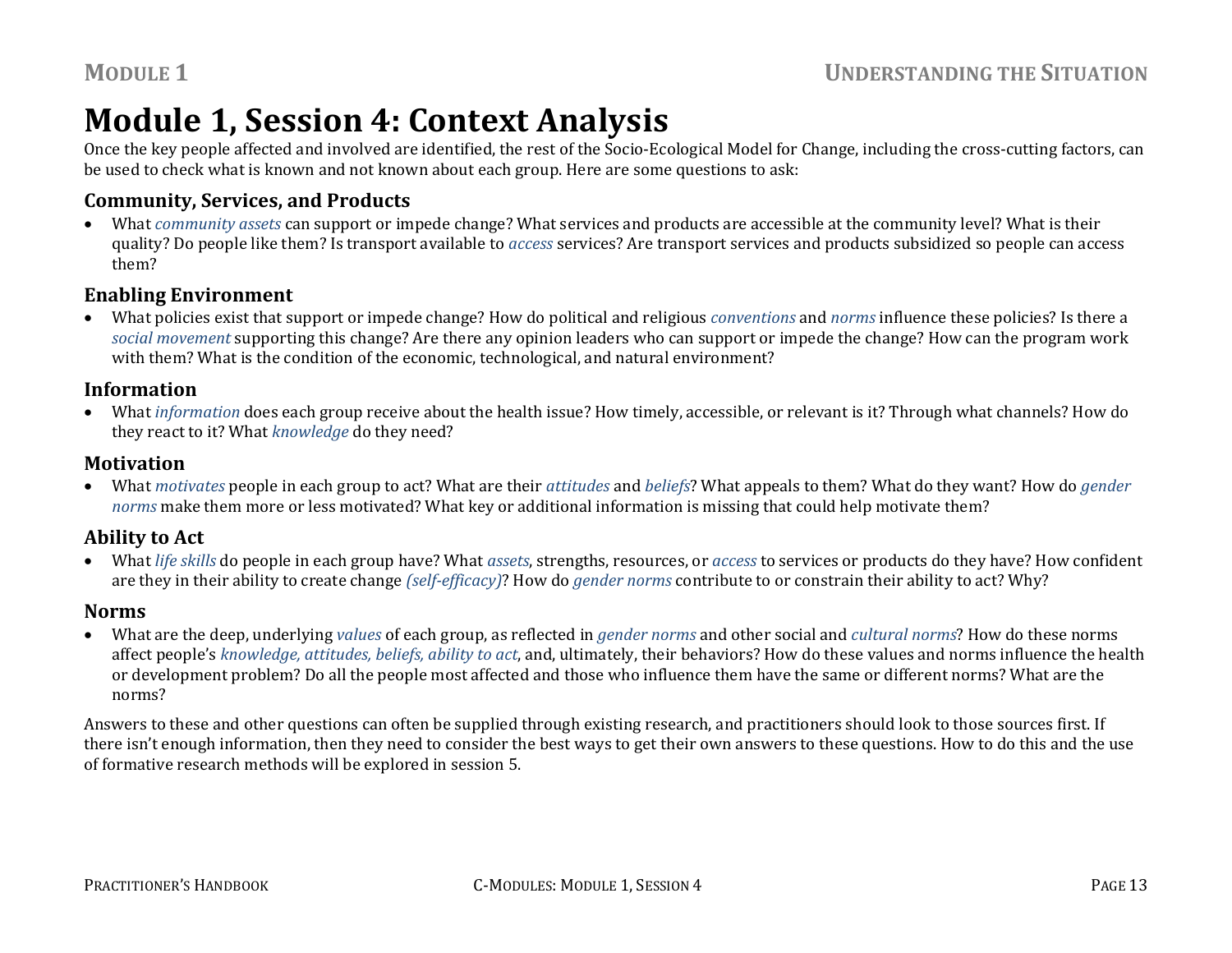#### **WORKSHEET: Context Analysis**

#### **Directions:**

- Consider one at a time each of the groups mentioned in the people analysis.
- Use this table to write down what is known about each group. Not every box applies. It might be helpful to indicate where more information is needed.

| <b>What Is Known about People's Context</b>                                                                             | <b>People most affected</b> | People directly influencing<br>them | People <i>indirectly</i> influencing<br>them |
|-------------------------------------------------------------------------------------------------------------------------|-----------------------------|-------------------------------------|----------------------------------------------|
| Audience (groups of people from the analysis)                                                                           |                             |                                     |                                              |
| Community: Organization, Services, and<br>Products                                                                      |                             |                                     |                                              |
| Enabling Environment: Policy/Legislation,<br>Politics/Conflict, Economics, Religion,<br>Technology, Natural Environment |                             |                                     |                                              |
| Information (knowledge)                                                                                                 |                             |                                     |                                              |
| Motivation (attitudes, beliefs)                                                                                         |                             |                                     |                                              |
| Ability to Act (skills, self-efficacy, access)                                                                          |                             |                                     |                                              |
| Norms (perceived, socio-cultural, gender)                                                                               |                             |                                     |                                              |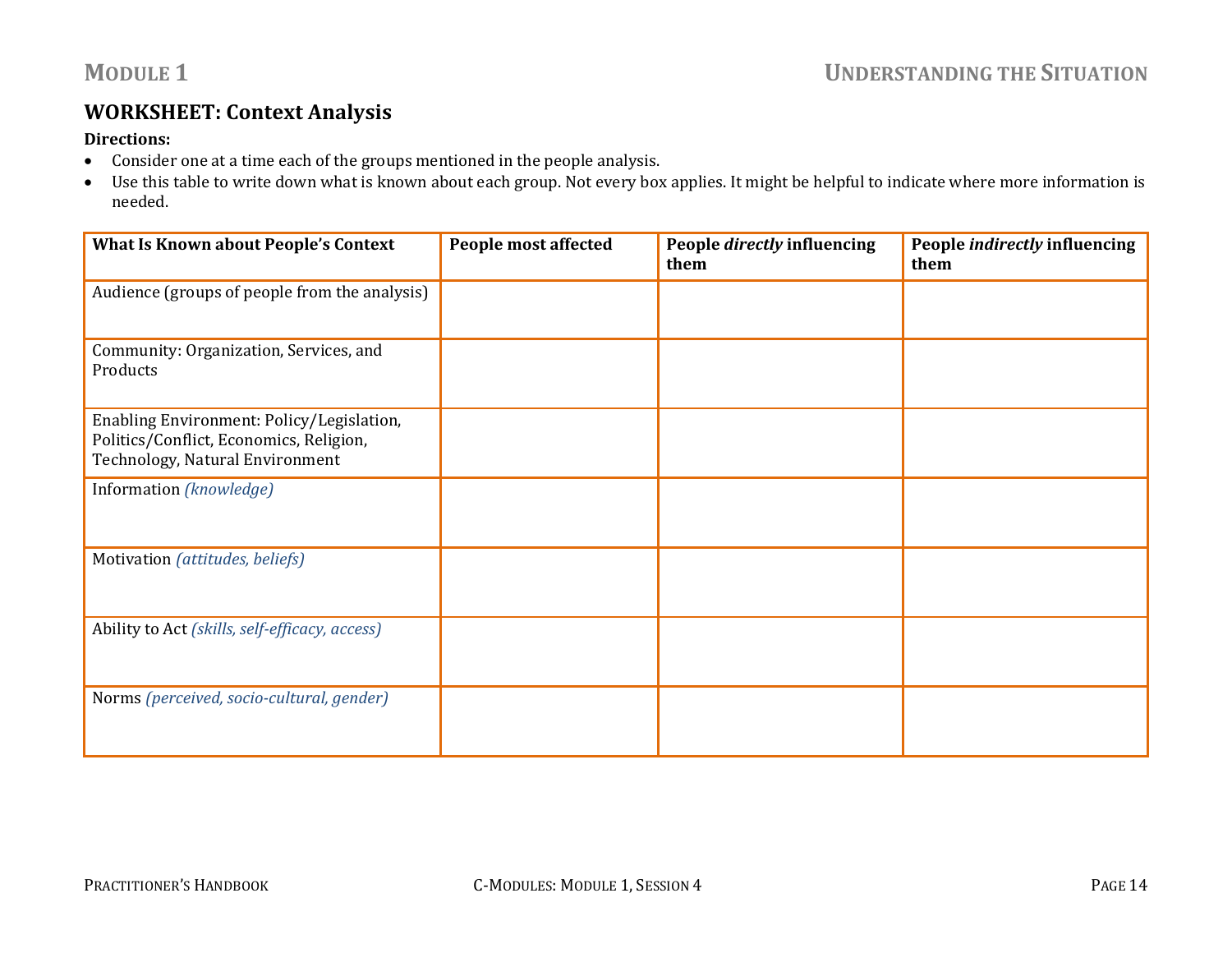#### **GRAPHIC: Unpacking the SocioEcological Model for Change**

Review this graphic to see whether people and context analyses are based on the Socio‐Ecological Model for Change. Reviewing the table in the Introduction (Module 0, page 25), "The Theoretical Base of the Socio-Ecological Model," may provide some inspiration on how theories can support these analyses.

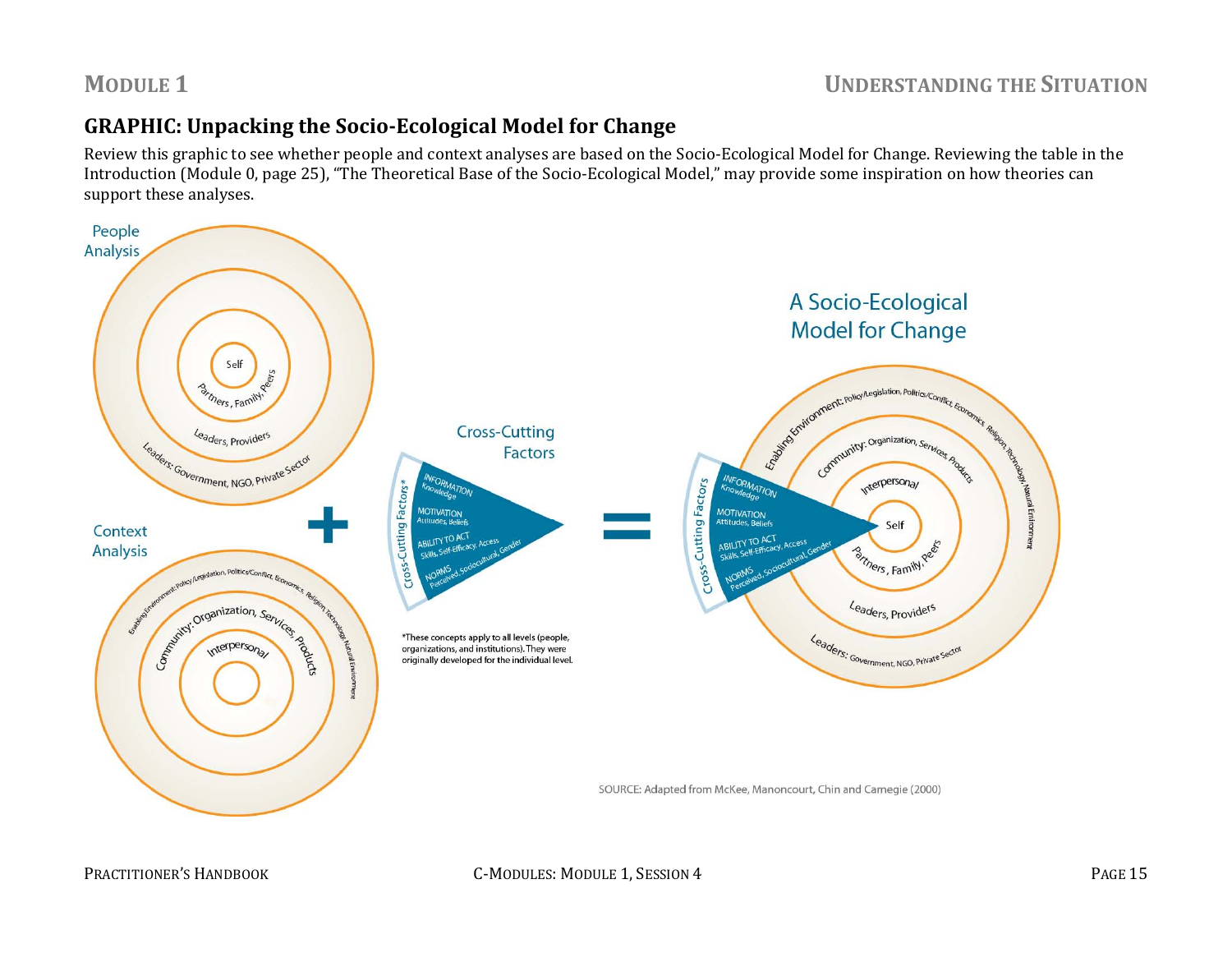## **Module 1, Session 5: Formative Research Gaps and How to Fill Them**

As noted in previous sessions, formative research should always be grounded in data so programs are not based on assumptions.

Few issues remain un-researched, so practitioners can save themselves (and communities they work in) significant time and energy by thoroughly reviewing existing sources of data before considering new research.

Look at what has already been written about the health or development issue in the region, and consult relevant sources such as the Demographic and Health Survey (DHS), the Behavioral Surveillance Survey, and other kinds of special studies. Large and small organizations and universities often do research for their own purposes, and much of it is never published. Consider those organizations or government ministries that may have data of interest. Contact them and request available data, some of which could be analyzed further to answer questions about challenges the program is addressing.

At the same time, it is a good idea to find out about any research being planned in the community and explore whether some of the program's research questions could be added. This could help gain a fuller understanding of the situation that the SBCC program aims to address.

Where the research is insufficient or not forthcoming, it may be necessary to conduct formative research, using methods outlined on pages 22–23.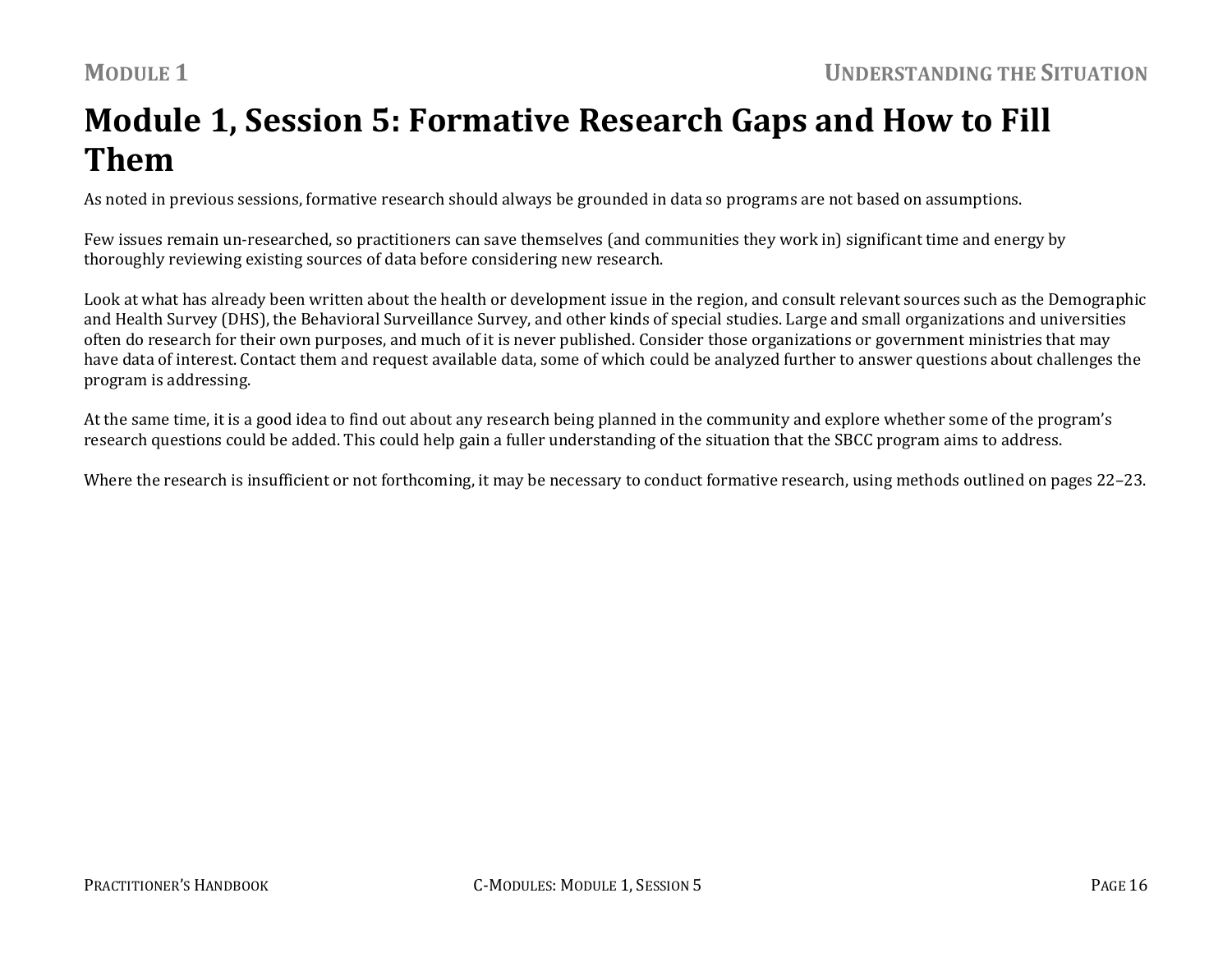### **ALBANIA EXAMPLE: Formative Research Gaps and How to Fill Them**

Please refer to the Introduction (Module 0, session 1, page 3 and session 4, page 16) for information on C‐Change's family planning program in Albania. In the example below, only two audiences—university students and pharmacists—were selected to illustrate formative research needs. For SBCC projects, all audiences need to be considered in the people analysis to obtain a complete picture.

|           | <b>Formative research needs</b>                                                                    |                                                                                                                              |  |
|-----------|----------------------------------------------------------------------------------------------------|------------------------------------------------------------------------------------------------------------------------------|--|
| $\bullet$ |                                                                                                    | Information, motivation, ability to act, and norms for university students around the use of modern contraception in Albania |  |
| $\bullet$ | Availability of and access to modern contraceptives in Albania                                     |                                                                                                                              |  |
|           | Quality of interpersonal communication at the point of service (where contraceptives are obtained) |                                                                                                                              |  |
|           | Sample questions for university students:                                                          | Sample questions for local pharmacists:                                                                                      |  |
|           | How many men and women are aware of different modern                                               | What are pharmacists telling women about modern contraception?<br>$\bullet$                                                  |  |
|           | methods of contraception?                                                                          | How accurate is this information?<br>$\bullet$                                                                               |  |
| $\bullet$ | What are their beliefs about the effectiveness of modern and                                       | What misperceptions do pharmacists have about modern contraception?<br>$\bullet$                                             |  |
|           | traditional methods?                                                                               | What misinformation are pharmacists giving their clients?<br>$\bullet$                                                       |  |
| $\bullet$ | What prevents them from using modern methods?                                                      | What biases exist among pharmacists when it comes to contraception and family<br>$\bullet$                                   |  |
|           | How many students discuss contraception with their sexual<br>partners?                             | planning?                                                                                                                    |  |
| $\bullet$ | How many students discuss contraception with a pharmacist                                          |                                                                                                                              |  |
|           | or physician?                                                                                      |                                                                                                                              |  |
|           | <b>Existing research from the inventory</b>                                                        | Formative research to be designed, as needed                                                                                 |  |
| $\bullet$ | Institute of Public Health (IPH), Albania Ministry of Health,                                      | <b>Qualitative research</b>                                                                                                  |  |
|           | Institute of Statistics (INSTAT), and Centers for Disease                                          | Ten free-flowing focus groups with female university students led by a trained                                               |  |
|           | Control (CDC). 2005. Reproductive health survey, Albania<br>2002. Tirana: IPH, INSTAT, and CDC.    | facilitator; use of the pile-sort method to rank contraception methods on various                                            |  |
|           |                                                                                                    | criteria                                                                                                                     |  |
| $\bullet$ | INSTAT, IPH, and MEASURE DHS. 2009. Albania demographic                                            | Quantitative and qualitative research                                                                                        |  |
|           | and health survey 2008-09. Tirana: INSTAT, IPH, and                                                | Surveys with university students at two intervention and two comparison sites;<br>$\bullet$                                  |  |
|           | <b>MEASURE DHS.</b>                                                                                | trained interviewers use handheld PDAs (personal digital assistants) to collect data                                         |  |
| $\bullet$ | PRÖ Shendetit. Two pager: Knowledge and use of modern                                              | from a sample of students                                                                                                    |  |
|           | methods of contraception: 2002 and 2005. Tirana: PRÖ                                               | Face-to-face, quantitative surveys with pharmacists within 200 meters of the<br>$\bullet$                                    |  |
|           | Shendetit.                                                                                         | university sites; qualitative research with "mystery clients"-trained participants                                           |  |
|           |                                                                                                    | playing the role of women with little or no knowledge about contraception who ask                                            |  |
|           |                                                                                                    | pharmacists open questions about modern contraceptives; use of standardized                                                  |  |
|           |                                                                                                    | checklist to address pharmacists' attitudes and style—whether they provide vital and                                         |  |
|           |                                                                                                    | accurate information and referrals to an appropriate physician                                                               |  |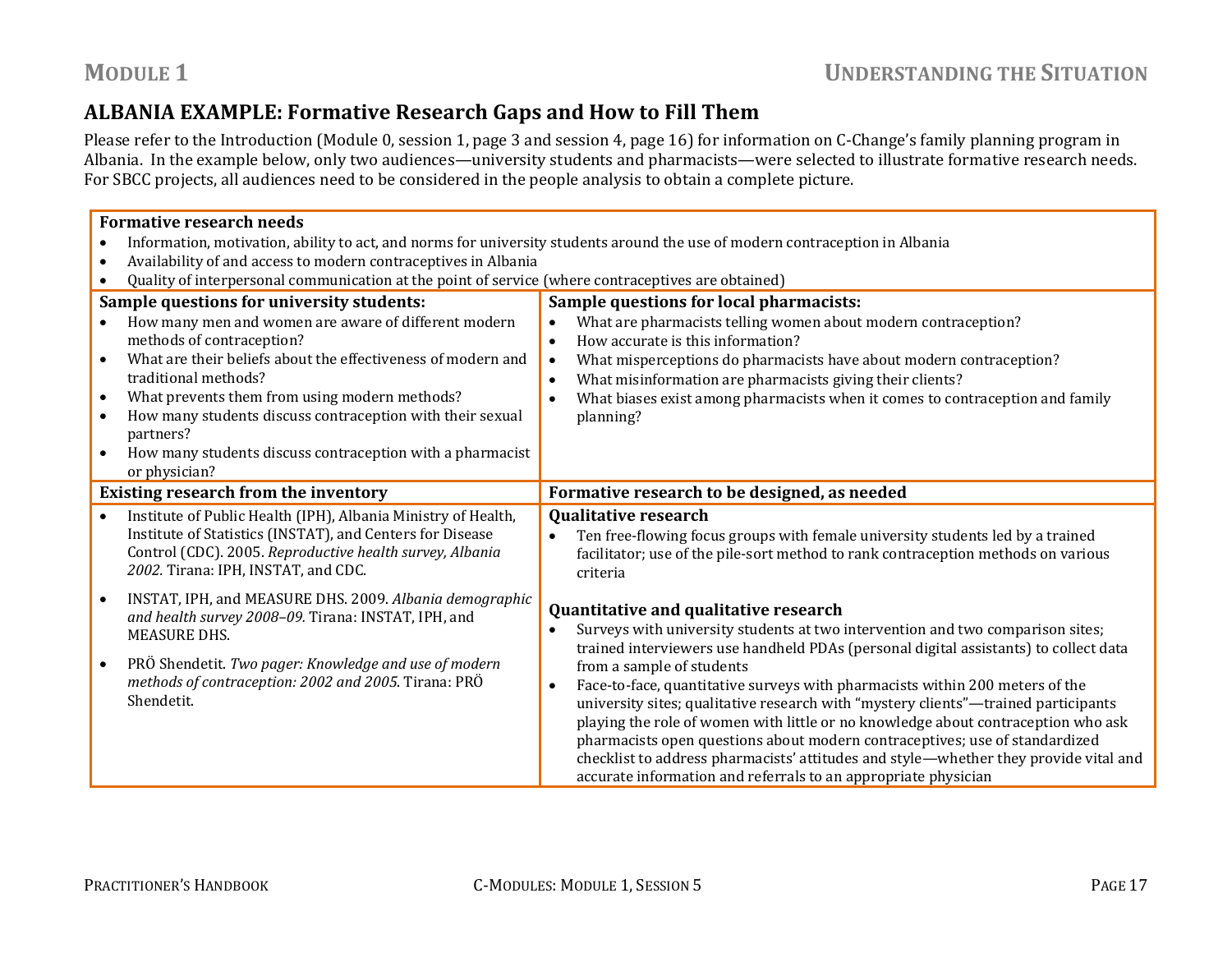#### **WORKSHEET: Existing Research Inventory**

**Directions**: Fill in the left column of this worksheet with information about existing research and data on the situation. This will inform what goes into the right column and the worksheet on page 19.

| <b>Sources of Existing Research</b>                                               | <b>Research Highlights</b> |
|-----------------------------------------------------------------------------------|----------------------------|
| <b>Census data</b>                                                                |                            |
|                                                                                   |                            |
|                                                                                   |                            |
| Large surveys                                                                     |                            |
|                                                                                   |                            |
|                                                                                   |                            |
| Research by government or other large organizations                               |                            |
|                                                                                   |                            |
|                                                                                   |                            |
| Research by local or small-scale organizations or<br>programs (often unpublished) |                            |
|                                                                                   |                            |
|                                                                                   |                            |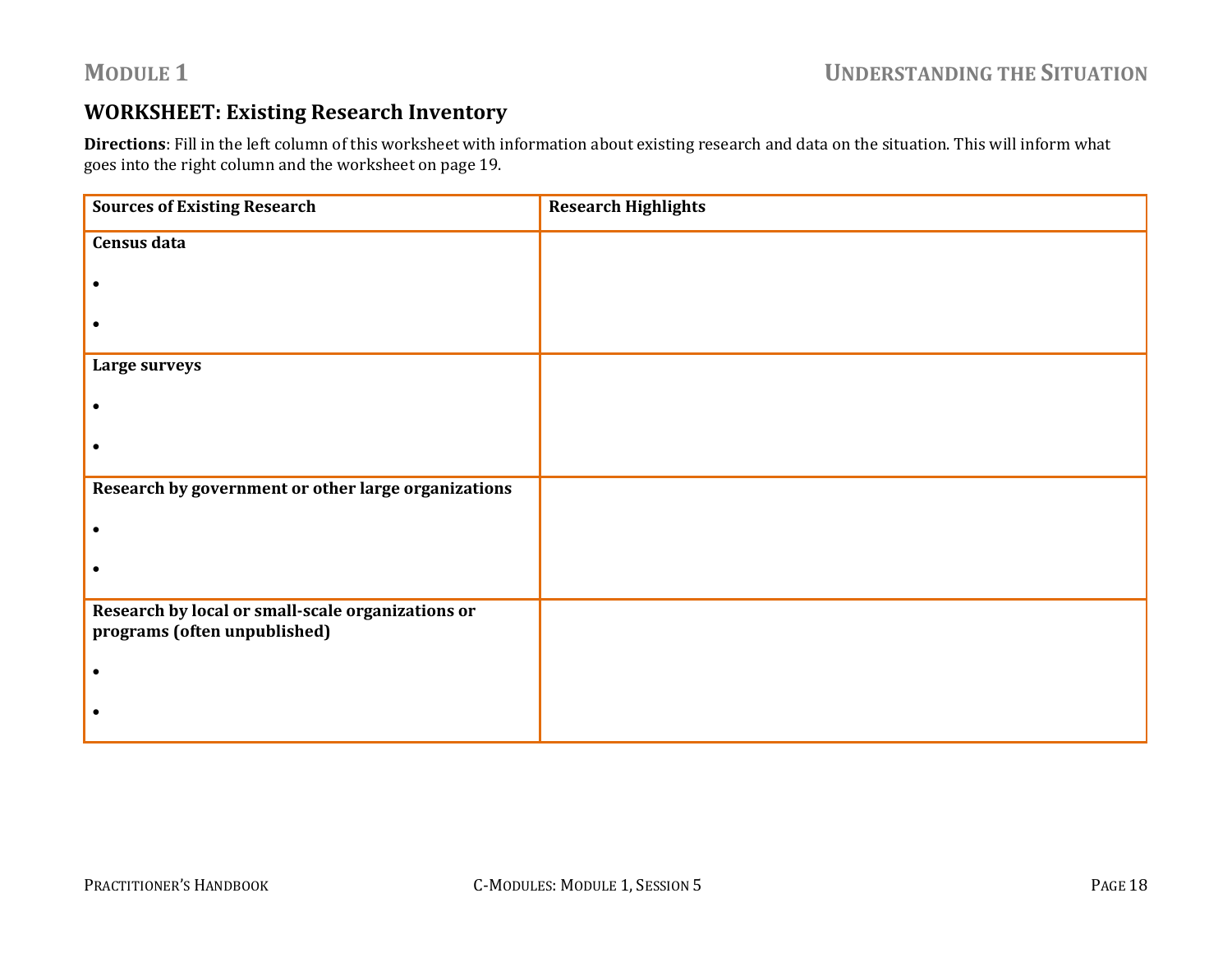#### **WORKSHEET: Formative Research Gaps and How to Fill Them**

#### **Directions:**

- 1. Enter the main formative research needs that emerged from problem tree, people analysis, and context analysis—in other words, what is not known?
- 2. Write down questions that need to be answered through research about the audiences identified in the people analysis.
- 3. Write down inventory of research conducted to address questions on the situation.
- 4. Review unanswered questions, then outline the formative research that needs to be designed and implemented to fully understand the situation.

| 1. Formative research needs             |                                                 |
|-----------------------------------------|-------------------------------------------------|
| 2. Questions for ________ (audience)    | 2. Questions for _______ (audience)             |
| 3. Existing research from the inventory | 4. Formative research to be designed, as needed |
|                                         | <b>Qualitative research</b>                     |
|                                         | <b>Quantitative research</b>                    |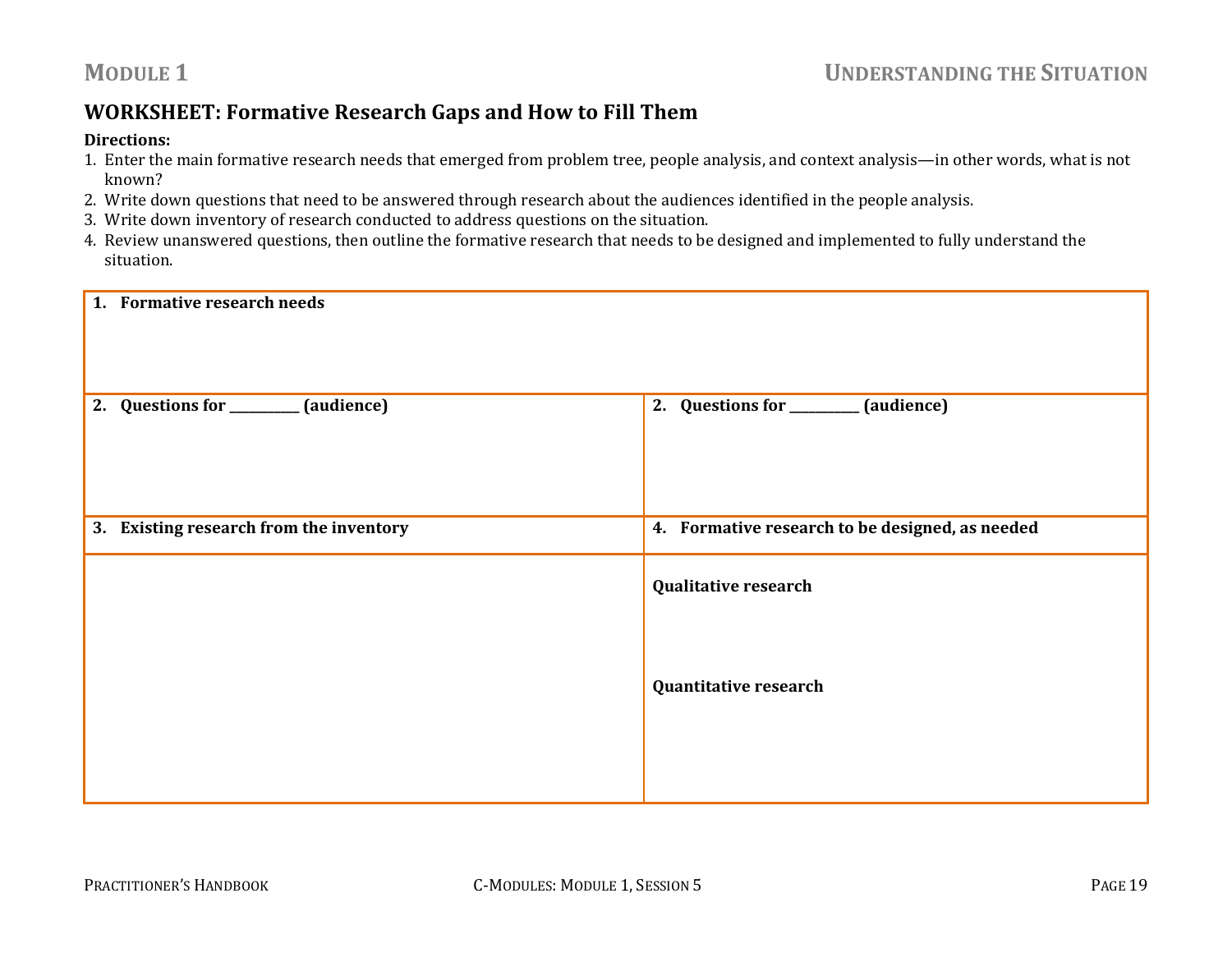#### **Conducting Formative Research**

Having carefully reviewed existing data and research, it is time to explore the need for formative research. Such research begins by listing the questions the SBCC program hopes to answer through formative research:

- $\bullet$ What programs already exist?
- c How feasible is the program we have in mind? How sustainable is it?
- c What don't we know about the audience's *knowledge, attitudes, skills, and behaviors*?
- c How do *gender norms* influence the program's content and the possible interventions?
- $\bullet$ How do *other social norms influence* the situation?

Some research questions call for quantitative data (such as the percentage of people who report x and the rate of y). Other research questions call for qualitative data, such as the kinds of concerns leaders have and what kind of events people enjoy.

The next few pages provide information on data methods and samples of research methods that might be useful to help *understand the situation* before designing an SBCC effort, including:

- $\bullet$ key informant interviews
- . observation or context immersion
- $\bullet$ public forum
- . focus group discussions
- . mapping
- $\bullet$ population surveys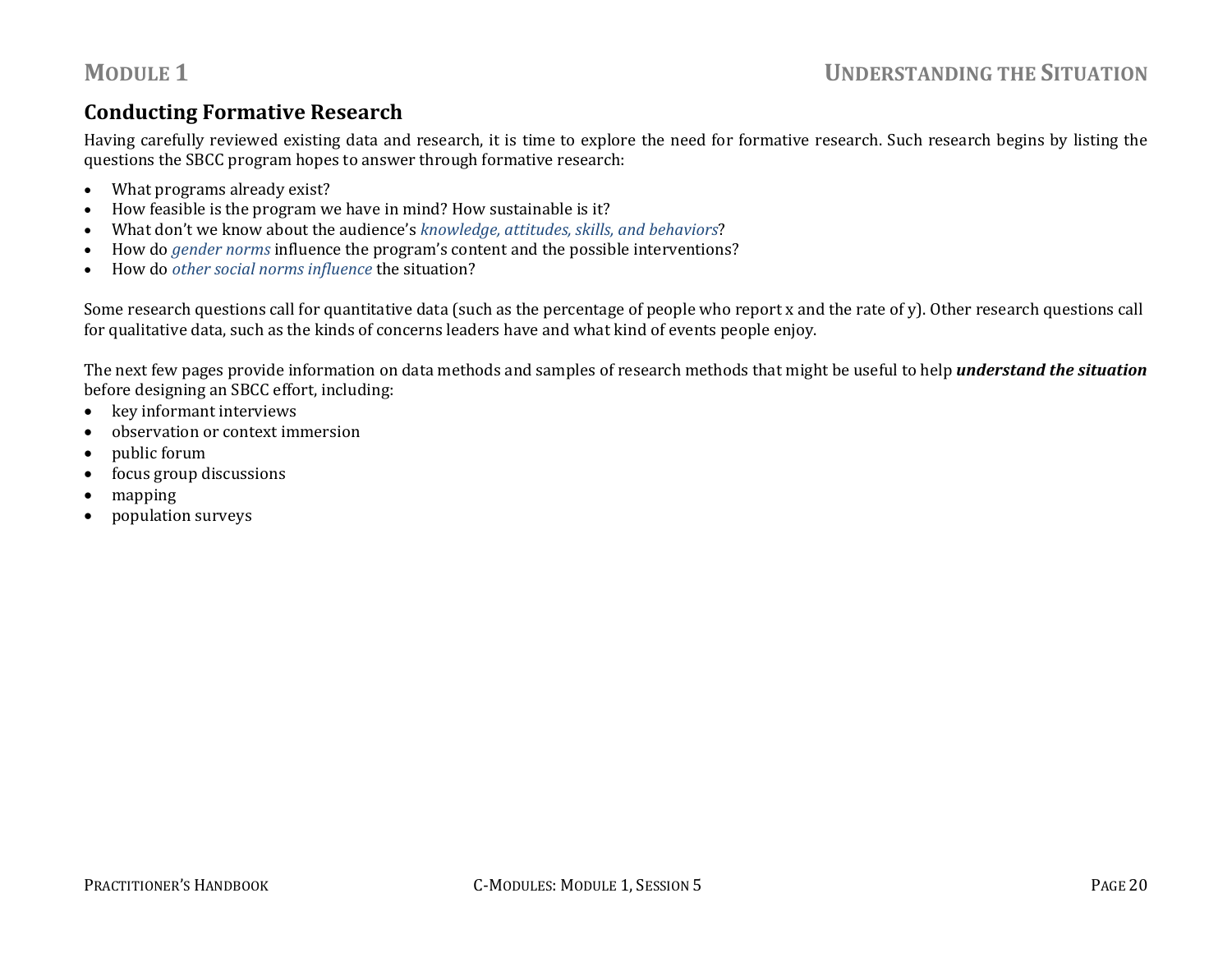#### **GRAPHIC: Where Formative Research Fits into SBCC**

As this graphic illustrates, formative research is distinct from baseline research. Baseline research is addressed in Step 2.



SOURCE: Adapted from: Health Communication Partnership, CCP at JHU (2003) the P-Process; McKee et al (2000) the ACADA Model; Parker, Dalrymple, and Durden (1998) the Integrated Strategy Wheel; Roberts et al (1995) the Tool Box for Building Health Communication Capacity; and National Cancer Institute (1989) Health Communication Program Cycle.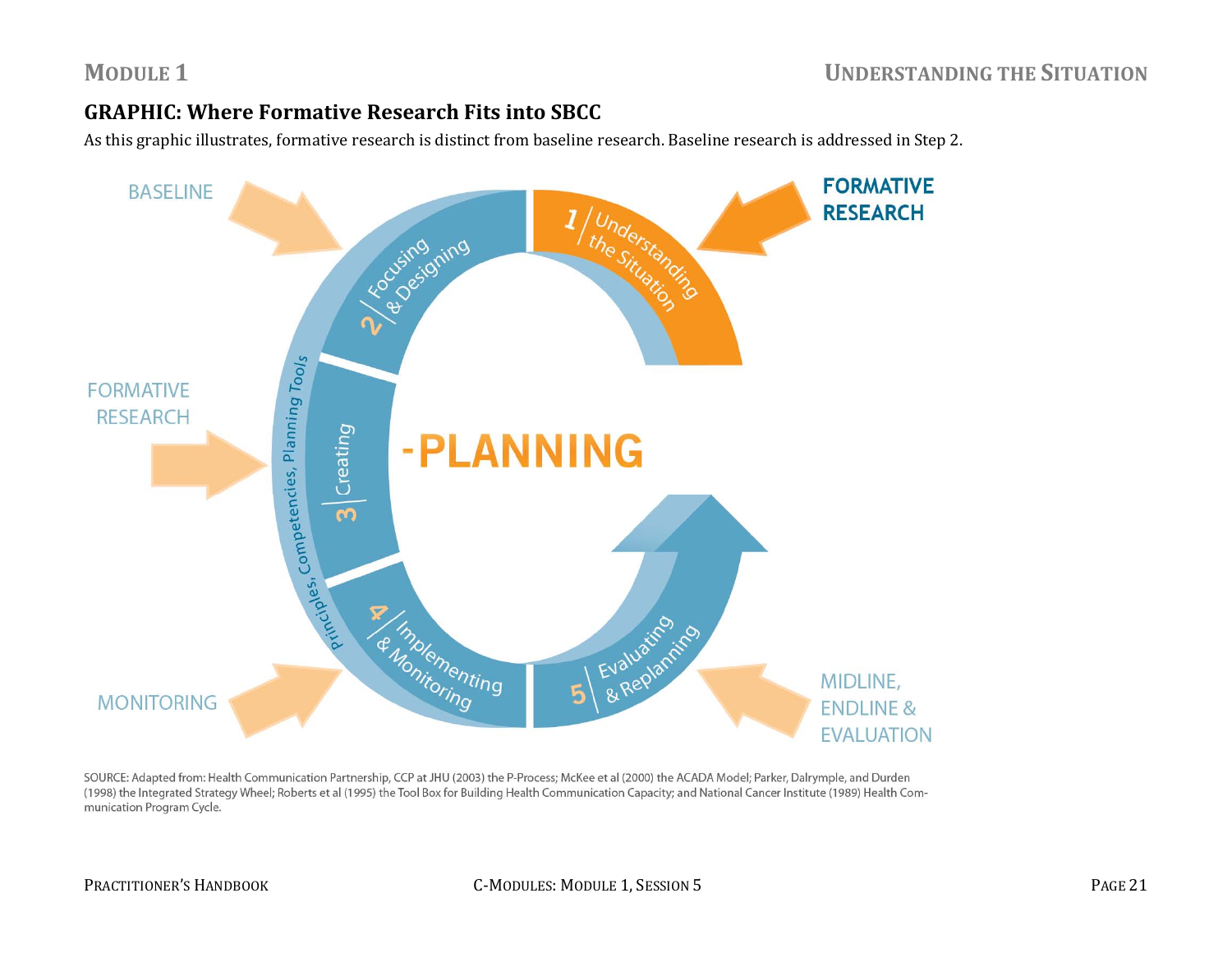#### **Data Methods**

*Quantitative methods* generally rely on standardized approaches to collect and analyze numerical data. Almost any assessment question can be investigated using quantitative methods because most phenomena can be measured numerically. For example, quantitative methods may be used to find out how many women have come to a clinic for an HIV test in the past month or how many phone calls a hotline received over the past week. Quantitative methods tell us who, what, when, where, and how much, as well as how often something is taking place. To understand the "why," qualitative methods are typically needed.

*Qualitative methods* generally involve asking semi-structured or open-ended questions whose answers produce in-depth, descriptive information. Qualitative results help guide understanding, rather than being used to generalize about an entire population. For example, qualitative data indicate why something might be taking place or the underlying issues with which individuals and communities are dealing. Quantitative methods allow us to identify who is doing what, while qualitative methods allow us to dig deeper and understand why those people are doing what they do.

| Data<br>collection<br>method          | <b>Method type</b>             | <b>Information gathered</b>                                                                                                                                                                                                                                                                                                                          | <b>Comments</b>                                                                                                                                                                                                                                                                                                                     |
|---------------------------------------|--------------------------------|------------------------------------------------------------------------------------------------------------------------------------------------------------------------------------------------------------------------------------------------------------------------------------------------------------------------------------------------------|-------------------------------------------------------------------------------------------------------------------------------------------------------------------------------------------------------------------------------------------------------------------------------------------------------------------------------------|
| <b>Secondary</b><br>data<br>analysis  | Qualitative or<br>quantitative | The scope and severity of specific health, social, cultural, and<br>economic issues supporting or blocking social and behavior<br>change; individuals' knowledge, attitudes, perceived skills, and<br>behaviors; social networks, socio-cultural norms, collective-<br>efficacy, and community dynamics                                              | Contact researchers to see if secondary analysis is<br>possible.<br>Work to include the program's issues and questions<br>$\bullet$<br>into ongoing surveys.<br>Take what is already done and build from it. (For<br>example, use an old services-mapping study and<br>shorten the research time to conduct an updated<br>mapping.) |
| <b>Key</b><br>informant<br>interviews | Primarily<br>qualitative       | Deep and rich views into behaviors, reasoning, and lives of<br>people and policies that support or obstruct change; public<br>opinions; socio-cultural norms and values; identification of<br>existing players; suggestions for segmenting the population                                                                                            | Develop an interview guide that will help obtain all<br>the information needed from informants.<br>Test the guide and train interviewers to allow and<br>$\bullet$<br>encourage open-ended and free-flowing dialogue.<br>Identify informants by relying on existing<br>$\bullet$<br>committees or organizations in the community.   |
| <b>Public</b><br>forum                | Qualitative                    | Public opinion about the health or development issue (how<br>important it is, how much of a problem it is believed to be, and<br>causes of concerns); public perspective on the response of NGOs<br>and the Ministry of Health to the issue; public opinion on<br>current communication activities; generally accepted<br>community norms and values | Develop a discussion guide and prepare all logistics.<br>Focus on issues that are general in scope.<br>Be aware that many underlying causes may not<br>come out in a public forum; they may be rarely<br>spoken about in public and embarrassing to some<br>participants.                                                           |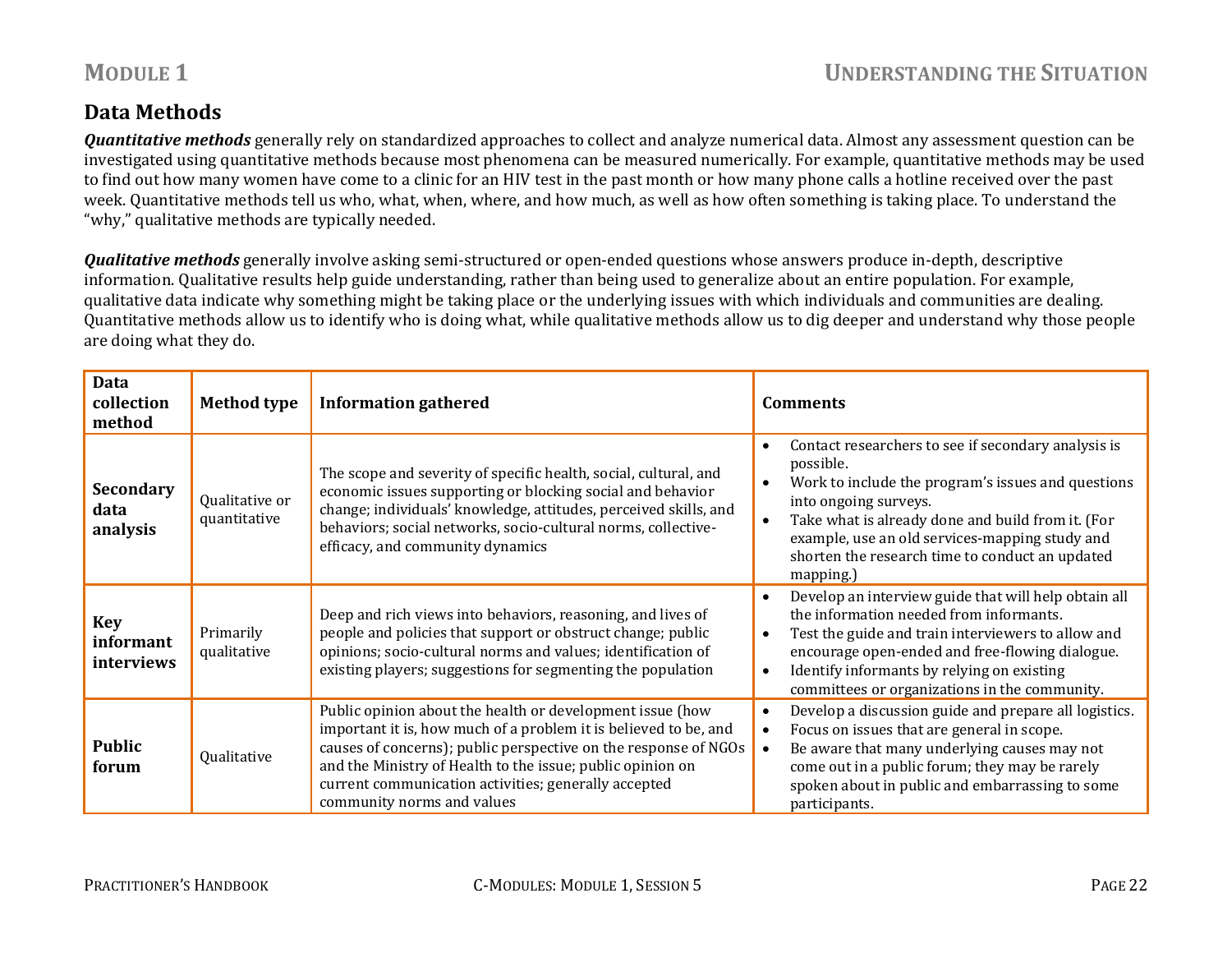### **UNDERSTANDING THE SITUATION**

### **MODULE 1**

| Data<br>collection<br>method                             | <b>Method type</b>                                                 | <b>Information gathered</b>                                                                                                                                                                                                                                                                                                                                                                                                                                                                                                                                                                                                                                                                                                                                                                           | <b>Comments</b>                                                                                                                                                                                                                                                                                                                                                                                                                                                                                                                                     |
|----------------------------------------------------------|--------------------------------------------------------------------|-------------------------------------------------------------------------------------------------------------------------------------------------------------------------------------------------------------------------------------------------------------------------------------------------------------------------------------------------------------------------------------------------------------------------------------------------------------------------------------------------------------------------------------------------------------------------------------------------------------------------------------------------------------------------------------------------------------------------------------------------------------------------------------------------------|-----------------------------------------------------------------------------------------------------------------------------------------------------------------------------------------------------------------------------------------------------------------------------------------------------------------------------------------------------------------------------------------------------------------------------------------------------------------------------------------------------------------------------------------------------|
| <b>Focus</b><br>group<br>discussions                     | Qualitative                                                        | Good for general (social, cultural, and economic) community<br>issues and norms and general opinions on the health or<br>development issue and underlying causes; perceptions of the<br>quality of communication programs serving community<br>members and their social networks; leadership dynamics and<br>patterns; overall community strengths and weaknesses                                                                                                                                                                                                                                                                                                                                                                                                                                     | Use a tested field guide (if one exists) with open-<br>$\bullet$<br>ended questions or engage an experienced<br>qualitative researcher to help design the guide.<br>Ensure that groups are homogeneous-same sex,<br>$\bullet$<br>age, etc.<br>Keep the group size between 6 and 10 participants.<br>$\bullet$<br>Hold at least two groups per demographic criteria as<br>$\bullet$<br>one may not work out.<br>Record the discussions, then transcribe for analysis.<br>$\bullet$<br>Use a trained facilitator and trained note-taker.<br>$\bullet$ |
| <b>Mapping</b>                                           | Quantitative,<br>with some<br>measure of<br>quality of<br>services | Information about service locations, target populations, number<br>of people reached per month, geographic coverage, types of<br>communication services offered; quantity and quality of<br>communication materials on hand, the number of staff<br>members dedicated to working on communication and change<br>strategies; staff training experiences and needs; agency opinion<br>and perceptions on the health or development issue including<br>its underlying causes, social norms, community dynamics;<br>identification of community leaders and gatekeepers;<br>perceptions of governmental policies that hinder or support<br>possible interventions; other action groups that exist;<br>relationships with and access to media; communication<br>practices; current resource gaps and needs | Look for existing mapping and update if possible.<br>$\bullet$<br>Start with a community assessment committee for<br>$\bullet$<br>the initial list of service providers.<br>Talk with as many of the service providers as<br>$\bullet$<br>possible.<br>Gather at least the basic information on services,<br>$\bullet$<br>population served, and geographic coverage.<br>Work to obtain additional information on the<br>$\bullet$<br>environment, services, and barriers to change and<br>their causes.                                            |
| Population<br>and sub-<br>population<br>level<br>surveys | Quantitative                                                       | Representative population- and sub-population-level<br>perceptions of the health or development issue; community<br>norms and values; individual beliefs, perceptions, knowledge,<br>and behaviors; underlying factors that may influence health or<br>development issues; skills; social networks; community<br>dynamics; communication patterns, access to and use of various<br>communication channels; general public opinion on topics<br>related to the health or development issue                                                                                                                                                                                                                                                                                                             | Address gaps in data with own survey.<br>$\bullet$<br>Ensure calculations are made for necessary sample<br>$\bullet$<br>size.<br>Develop a sample frame.<br>$\bullet$<br>Train interviewer staff well.<br>$\bullet$<br>Pretest all data collection instruments.<br>$\bullet$<br>Develop an analysis plan ahead of time.<br>$\bullet$<br>Ensure planners have the skills for data entry and<br>$\bullet$<br>analysis.                                                                                                                                |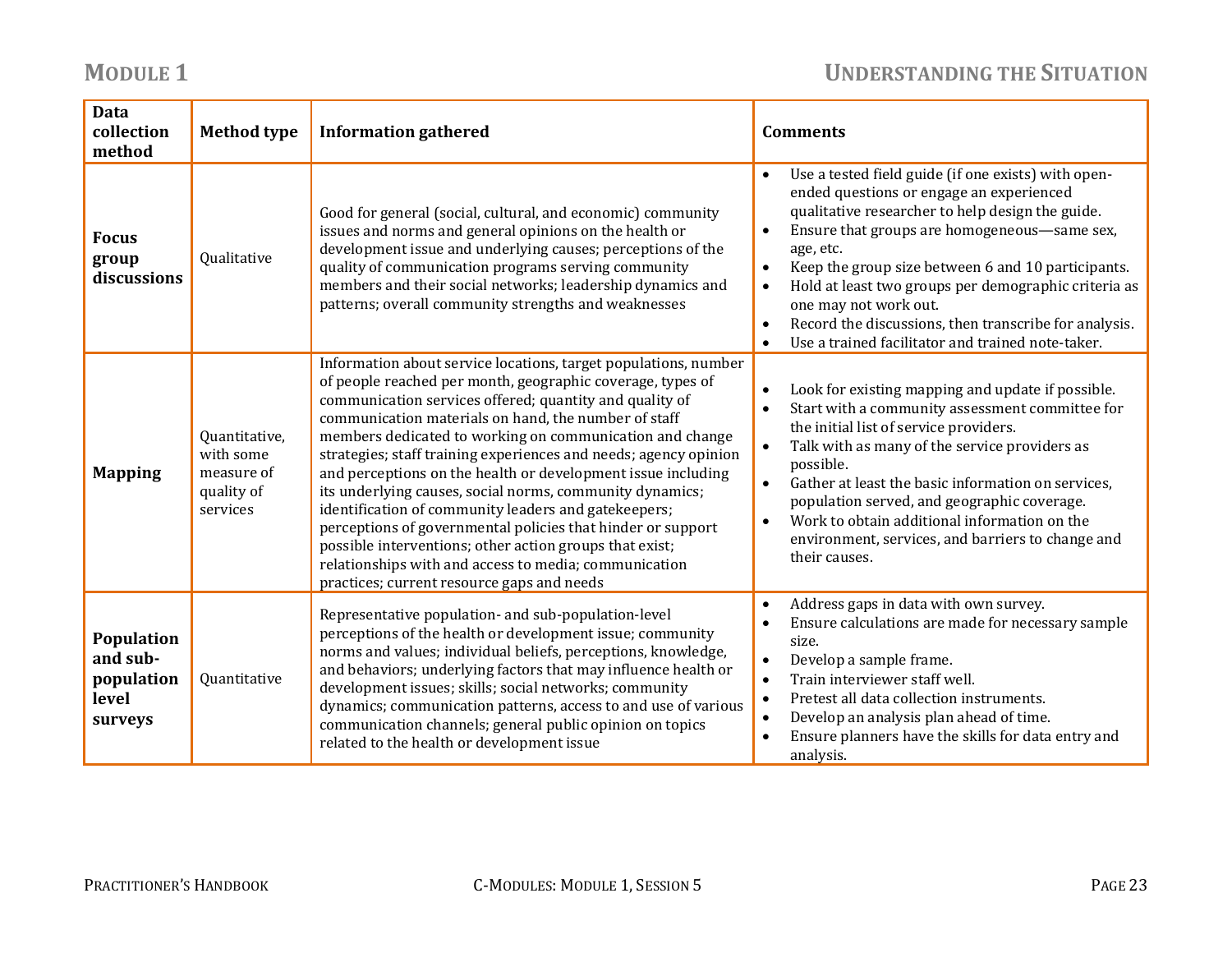#### **WORKSHEET: Draft Research Plan**

Before beginning formative research, it is wise to plan out all the steps and activities. This worksheet includes an outline of a research plan that you can use as a guide. A number of issues will influence the final choice of research methods, such as time, cost, the willingness and accessibility of the people who would participate in the research, and the availability of skilled staff to conduct it. This draft research plan outlines each of these issues and could help you decide how the research data might be used.

**Directions:** Use this worksheet to think through what the research will look like, and then start to draft the research plan.

| Steps for a research plan                                                                                                                                                       | What are the<br>estimated dates? | What are the costs of<br>each step? | Who or which team<br>member would do this<br>work? |
|---------------------------------------------------------------------------------------------------------------------------------------------------------------------------------|----------------------------------|-------------------------------------|----------------------------------------------------|
| Consider forming a <b>community needs assessment</b><br>committee. <sup>1</sup>                                                                                                 |                                  |                                     |                                                    |
| Decide what specific information you will need to<br>2.<br>collect—what <i>questions need answering</i> —to better<br>understand the situation you are addressing.              |                                  |                                     |                                                    |
| Decide from whom you want to collect data directly. Who<br>3.<br>do you need to talk to, and where are they located?                                                            |                                  |                                     |                                                    |
| Decide on the <i>research</i> method that best fit the situation<br>4.<br>and available resources. Draft tools for data collection.                                             |                                  |                                     |                                                    |
| Decide on the <i>timetable for data collection</i> so that the<br>5.<br>information gathered is current (or gathered in a timely<br>manner) and relevant to the program design. |                                  |                                     |                                                    |
| Collect the data using the selected tool(s).<br>6.                                                                                                                              |                                  |                                     |                                                    |
| Analyze and share findings with those who can use these<br>7.<br>data to focus and design the next step of your planning<br>process.                                            |                                  |                                     |                                                    |

 $1$  This committee should be made up of key stakeholders and gatekeepers who can guide the research process. It is best if potential, intended beneficiaries are included. Committee members will help with the development of the formative assessment and assist in ensuring that the most relevant information is collected, In short, they will help guide and be a part of the formative research process throughout its duration, and will help you understand and interpret the results. Committee members will also help to ensure that your program is appropriate for their community and is accepted.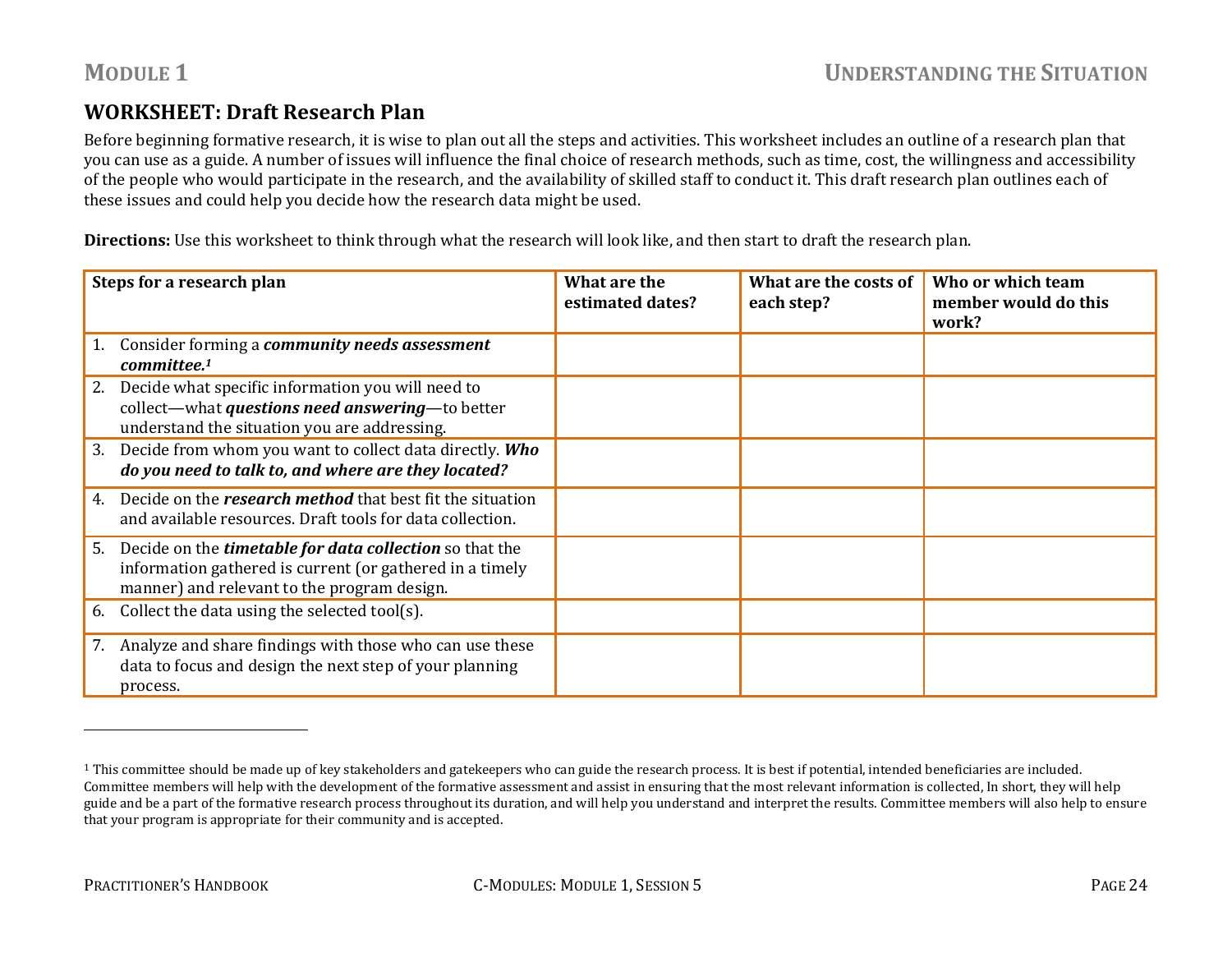#### **WORKSHEET: Draft Research Plan (continued)**

| A) Community needs assessment committee: Who might be invited to form this committee? |
|---------------------------------------------------------------------------------------|
|                                                                                       |
|                                                                                       |
|                                                                                       |
|                                                                                       |

| B) Sample of questions to be answered through<br>the research | C) Who might be suitable informants?<br>Where can they be interviewed? | D) Proposed research methods to best fit the<br>situation and available resources |
|---------------------------------------------------------------|------------------------------------------------------------------------|-----------------------------------------------------------------------------------|
|                                                               |                                                                        |                                                                                   |
|                                                               |                                                                        |                                                                                   |
|                                                               |                                                                        |                                                                                   |
|                                                               |                                                                        |                                                                                   |
|                                                               |                                                                        |                                                                                   |

| E) A draft timetable so that the information gathered is current (or gathered in a timely manner) and relevant to the program design |                         |                     |
|--------------------------------------------------------------------------------------------------------------------------------------|-------------------------|---------------------|
| Activity to carry out                                                                                                                | Deadline for completion | Who is responsible? |
|                                                                                                                                      |                         |                     |
|                                                                                                                                      |                         |                     |
|                                                                                                                                      |                         |                     |
|                                                                                                                                      |                         |                     |
|                                                                                                                                      |                         |                     |
|                                                                                                                                      |                         |                     |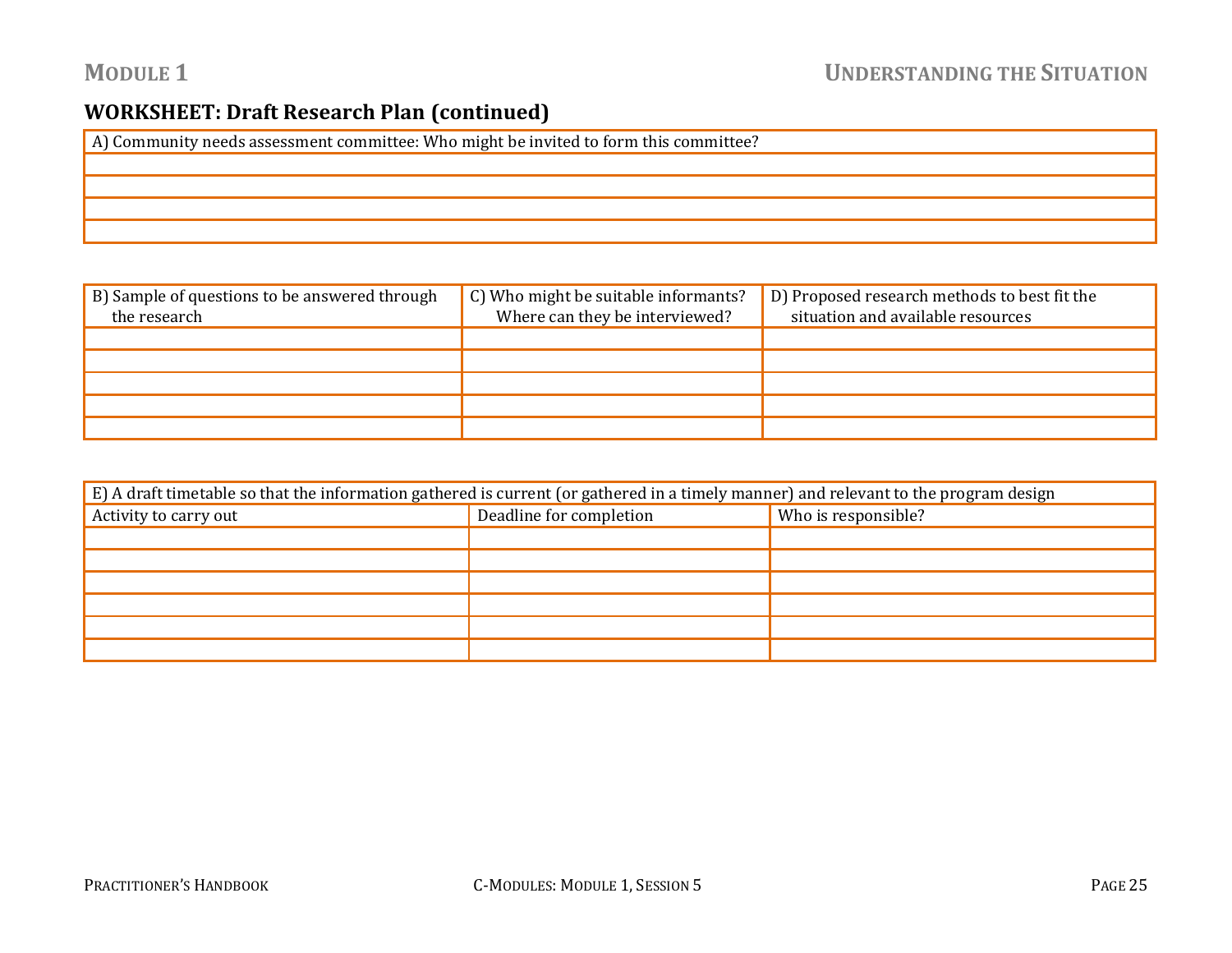### **EXAMPLE: Using the Results of Research**

Here are some example highlights of results from research conducted prior to the design of an SBCC program on male circumcision for HIV prevention in X country.

- 1. Male circumcision at birth or adolescence is part of the *traditional beliefs and practices* of about half of the people in X country. In the last five years, two clinics in the capital started offering clinic‐based circumcision for adult males. They each see about 50 men a year. No program has created a communication program specifically on the public health aspects of clinic‐based circumcision. Most HIV‐prevention programs include a message on circumcision in their day-to-day activities with the community and provide referrals to the clinics that offer circumcision.
- 2. Ninety‐eight percent of men and women *know* the main ways to prevent the spread of HIV (e.g., having one uninfected, faithful partner; using condoms with all partners; reducing the number of sexual partners). Twenty‐five percent are *aware* that circumcision reduces the risk of contracting HIV. Forty‐five percent are *aware* that having another STI increases their risk of contracting HIV *(risk perception)*. Twenty percent *know* where they can get an HIV test.
- 3. Through interviews and focus groups, the research team found that members of this community have mixed *beliefs* about circumcision. Some people believe that today all men should be circumcised. At the same time, many men believe that having intact foreskin is a proof of their manhood. Among those who do believe in circumcision, some see it as a religious act *(social norm)* that has nothing to do with health, while others think of it as the "modern" thing to do. Many community leaders stated that the circumcision ritual is sacred and should not be tampered with *(social norm).* Some men said that they are afraid of pain, infections, and negative consequences from circumcision, including reduced sexual pleasure. Some women told researchers that they prefer uncircumcised men.
- 4. Discussions with the traditional leaders made it clear that some traditional circumcision at adolescence leaves a good bit of the foreskin and is not full circumcision. This led researchers to wonder whether or not this form of circumcision will provide protection. Approximately 50 percent of all males are circumcised. Thirty‐five percent of all males used a condom the last time they had sex. Twenty‐five percent of all males stated that they had more than one concurrent sexual partner.

#### **Reflection Questions**

What insights does the information gathered provide into:

- $\Leftrightarrow$  the problem or issue?
- $\diamond$  the people affected and those influencing them?
- $\diamond$  the context of the problem or issue and cross‐cutting factors that affect current and potential behaviors: information, motivation, ability to act, norms, community organization, services and products, and the enabling environment

In Step 2, research findings are used to segment and prioritize the SBCC program's audiences, craft communication objectives, and decide on a strategic approach, positioning, channel mix, and more.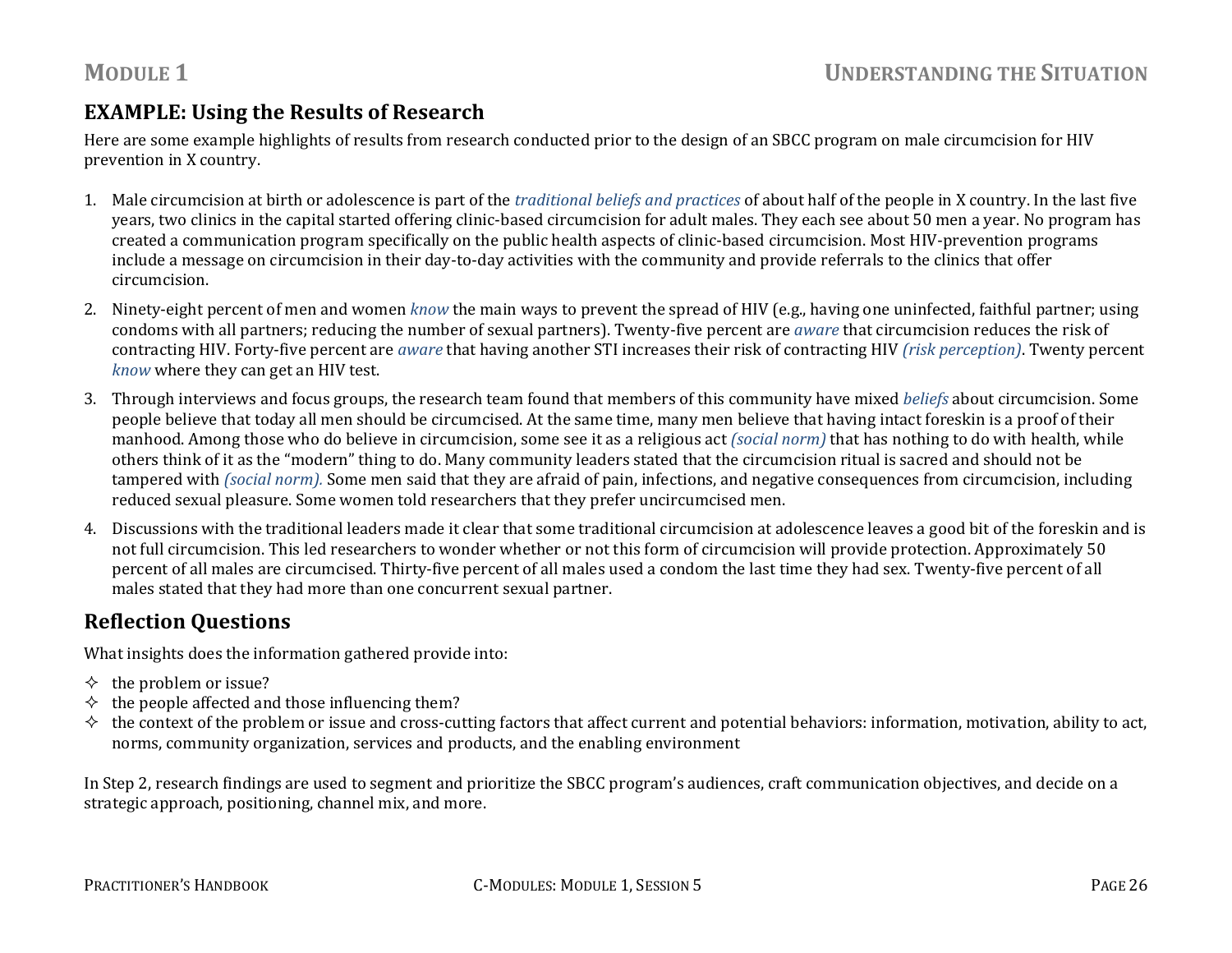## **Module 1, Session 6: Partners, Allies, and Gatekeepers**

At this point, a lot has been done to understand the situation being faced, and it's time to map out a plan to find out what is still unknown. It is also time to consider all individuals or groups who might support or hinder efforts to fully address the issue addressed by the project, along with all those whose perspectives or cooperation will be important—partners, allies, and gatekeepers.

*Partners* are those who collaborate with the project and provide hands‐on support. For example, the National AIDS Hotline might be a good partner for an HIV‐prevention effort for young people. It could provide materials and training for project staff, and its phone number could be included in all project materials.

*Allies* are those whose own efforts support the project's work. For example, an international organization researching HIV risk on university campuses and working toward better campus‐wide *policies* would be an ally in your efforts.

*Gatekeepers* are individuals or groups who either open or close the gate to effective work. For example, the Ministry of Religious Affairs could hinder work or could clear the path toward progress.

Distinctions between these groups are less important than the idea that there are people who can either block or facilitate the change being sought.

Gatekeepers are critical to the success of projects. They can be involved and turned into supporters by:

- 0 asking for their input into the analysis
- 0 hearing their concerns and ambitions
- 0 offering them a summary of the analysis and its findings
- 0 finding ways for the SBCC effort to be beneficial to them in some way

By ensuring that appropriate partners, allies, and gatekeepers on board, practitioners can:

- $\bullet$ work with them to *advocate* for the cause or the program
- 0 build a *network or coalition* of supporters for the cause or program
- . *mobilize resources* for the cause or program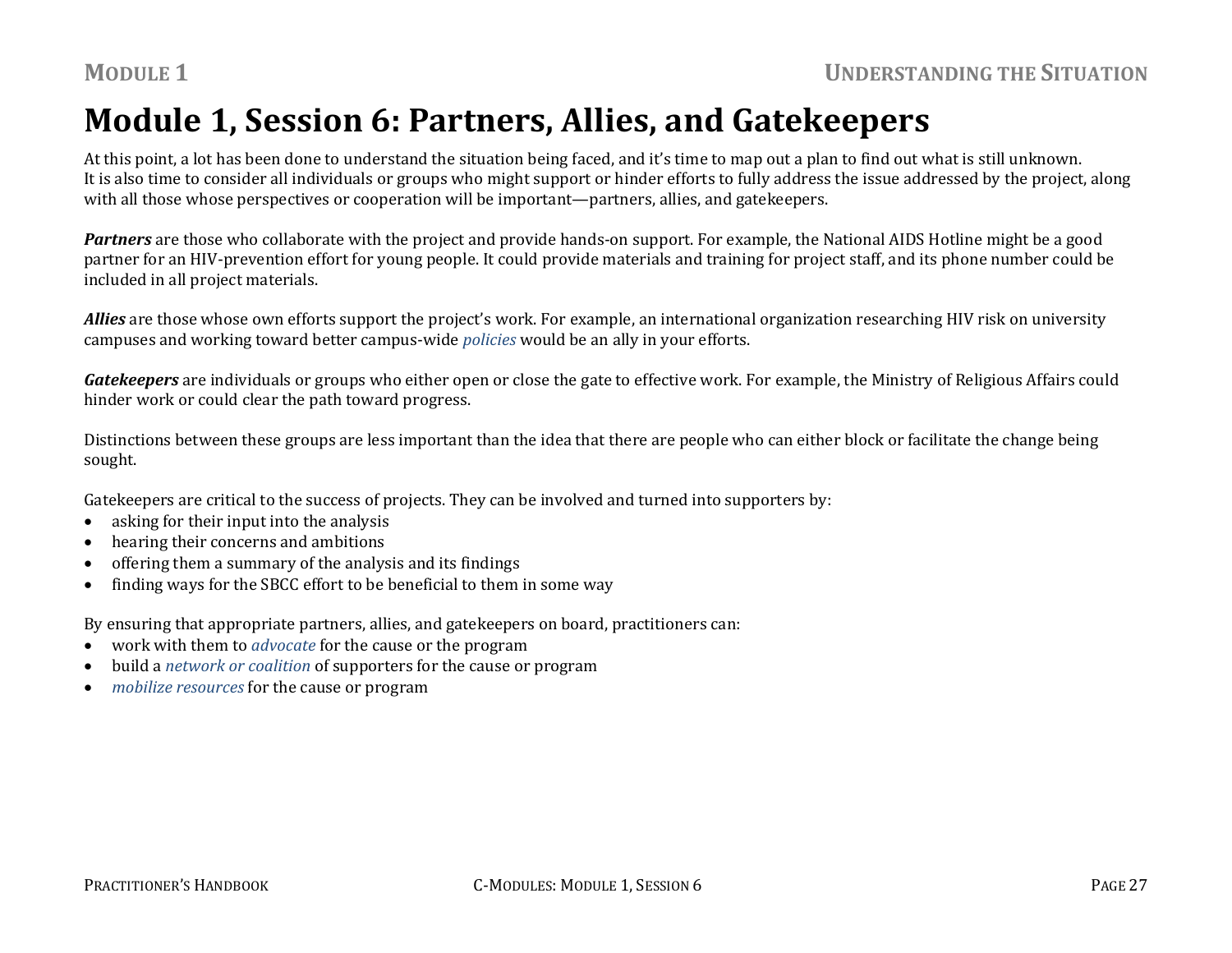#### **ALBANIA EXAMPLE: Matrix of Partners, Allies, and Gatekeepers**

Please refer to the Introduction (Module 0, session 1, page 3 and session 4, page 16) for information on C‐Change's family planning program in Albania.

| <b>Potential Partners, Allies, and Gatekeepers</b>                                                                                                                                                                                                                                                  | <b>Notes</b>                                                                                                                                                                                                                                                                                                                                                           |
|-----------------------------------------------------------------------------------------------------------------------------------------------------------------------------------------------------------------------------------------------------------------------------------------------------|------------------------------------------------------------------------------------------------------------------------------------------------------------------------------------------------------------------------------------------------------------------------------------------------------------------------------------------------------------------------|
| <b>Partners</b><br>Pepsi Cola/Shark<br><b>Bayer Schering</b><br>Nesmark<br><b>OES</b> Distrimed<br>Professor of journalism; trainer at the Albania                                                                                                                                                  | Long-term<br>Professionals provided training for journalists, pharmacists, and C-Change peer educators<br><b>Short-term</b> (support for single, outdoor events for peer educators)<br>Pepsi Cola/Shark provided refreshments; Bayer Schering provided materials and products<br>(cost share); Nesmark provided an informational display and condoms (cost share); OES |
| Institute of Media; obstetrician/gynecologist<br><b>Allies</b><br>Technical advisory group (TAG): Representatives<br>from the Ministry of Health, Institute of Public<br>Health, USAID, UNFPA, and UNICEF; media and<br>health professionals; faculty and students from<br>the University of Tirana | Distrimed provided condoms<br>TAG members provided technical input and direction for the mass media campaign and other<br>interventions. In many countries, these institutions may be natural, full-scale operational<br>partners.                                                                                                                                     |
| Gatekeepers<br>Local pharmacists' association<br>Mayors of towns where program worked                                                                                                                                                                                                               | Local pharmacists' association could provide support and become allies, or it could make it<br>difficult for members to attend the training.<br>City mayors could become allies and providing support or they could block public health<br>events.                                                                                                                     |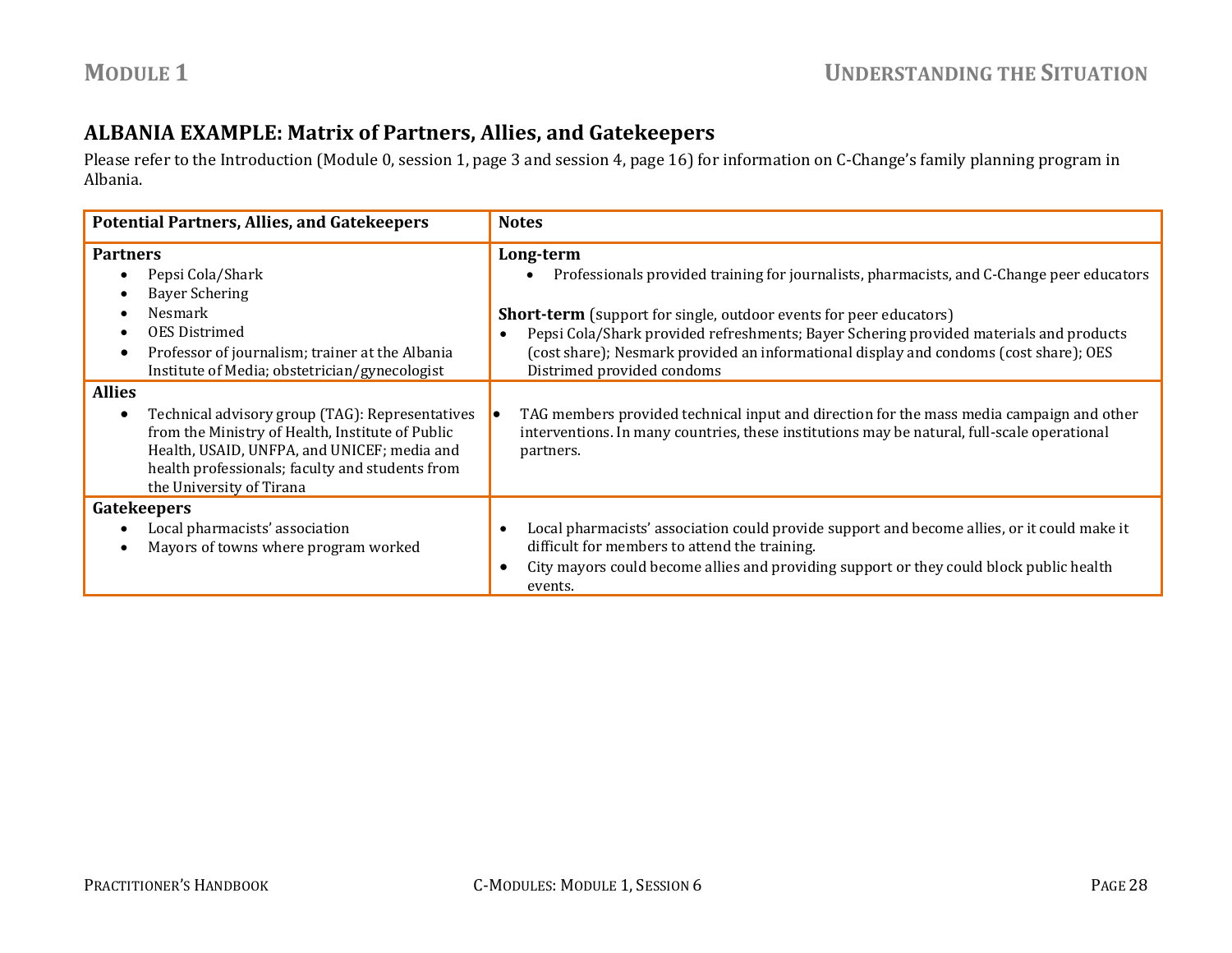#### **WORKSHEET: Matrix of Partners, Allies, and Gatekeepers**

**Directions:** On this sheet, note key individuals or groups who could influence the SBCC program's success. Partners actively support (or might support) the work and collaborate; allies are like-minded groups or individuals who support the work; and gatekeepers are organizations or individuals who could either provide support or interfere with the program's work.

| <b>Potential Partners, Allies, and Gatekeepers</b> | <b>Notes</b> |
|----------------------------------------------------|--------------|
| Partners                                           |              |
|                                                    |              |
|                                                    |              |
| <b>Allies</b>                                      |              |
|                                                    |              |
|                                                    |              |
| <b>Gatekeepers</b>                                 |              |
|                                                    |              |
|                                                    |              |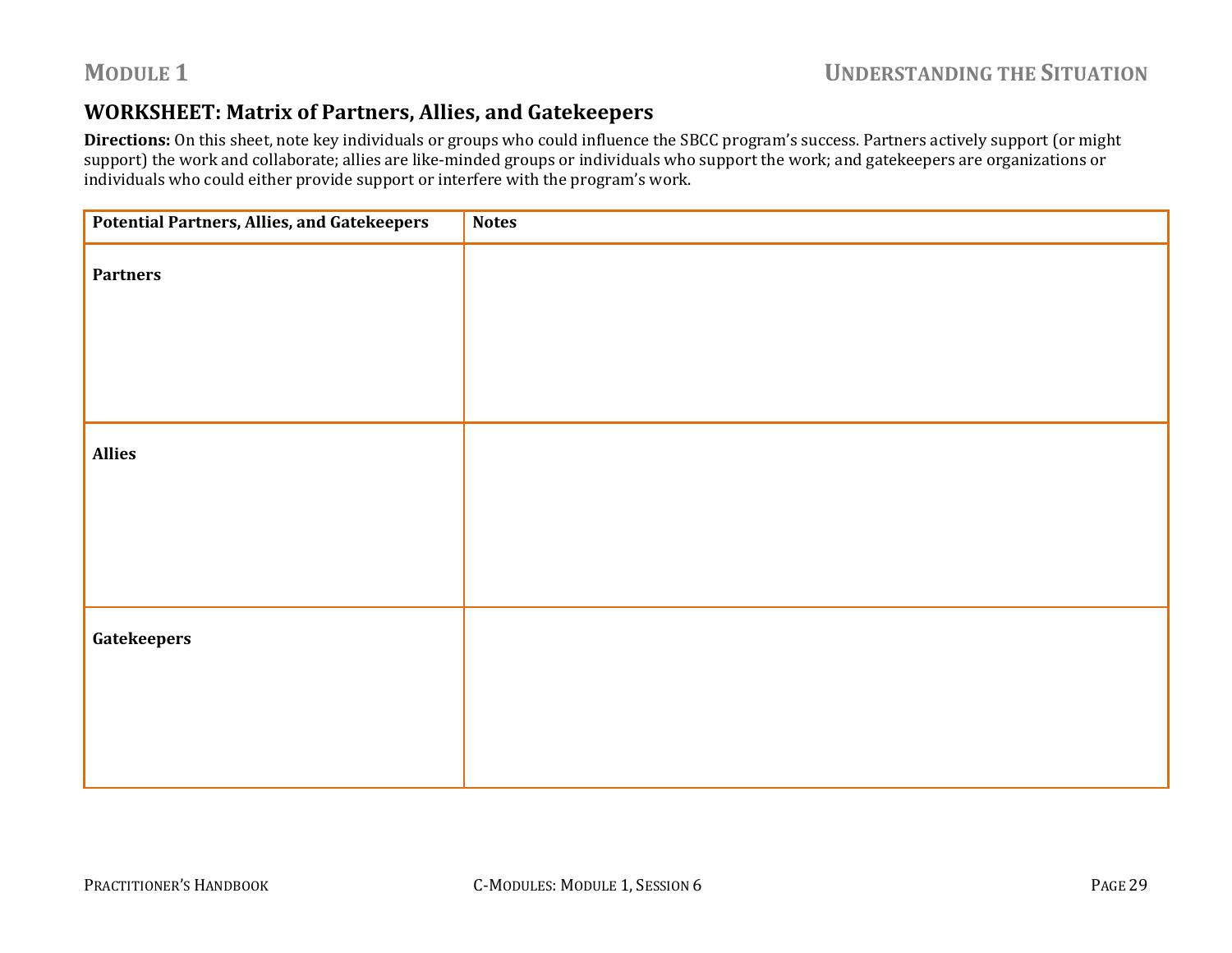## **Module 1, Session 7: Summary of Analysis**

A *problem statement* is a succinct summary of what was discovered during Step 1 of C‐ Planning. Such a statement helps programmers see clearly what is happening so they can begin to focus attention where it will make a difference. A good problem statement is just one sentence, with several paragraphs for elaboration.

When writing a problem statement, it helps to use the headings below.

- What is happening?
- c Where and to whom?
- c With what effect?
- c Who and what is influencing the situation and with what effect?
- $\bullet$ And as a result of what causes?

The problem statement should be backed up by data. It is advisable for the program team, partners, and allies to debate and agree on the problem statement and cite evidence that supports it. As the statement is drafted, some unanswered research questions might be identified. It is important to continue to note what else would be helpful to know about the situation in order to build the strategy on data, rather than on assumptions.

Once the problem statement is drafted, consider what kinds of changes the problem calls for.

- c Where might be the possible *tipping p*oints for change?
- $\bullet$ What will improve the situation? Consider *information, motivation, ability to act, and norms*.
- $\bullet$  What are the desired changes in the environment? Consider *political will, resource allocation, policy change, institutional development, national consensus, and coalition building.*
- What are the desired changes in the social scene? Consider *social movements, community leadership, network participation, ownership, access to services.*
- What are the desired changes in individual behaviors? Consider *knowledge, attitudes, beliefs, skills, selfefficacy, perceived social norms.*

#### *Change doesn't happen solely by working on individual behaviors.* Consider this example of the change at multiple levels that might be required in response to a problem:

 Students on a college campus begin to get HIV tests because free services are publicized nearby, admired students speak out about the value of getting the test, counseling around the test is of high quality, and a telephone hotline allows callers to get anonymous advice about getting tested.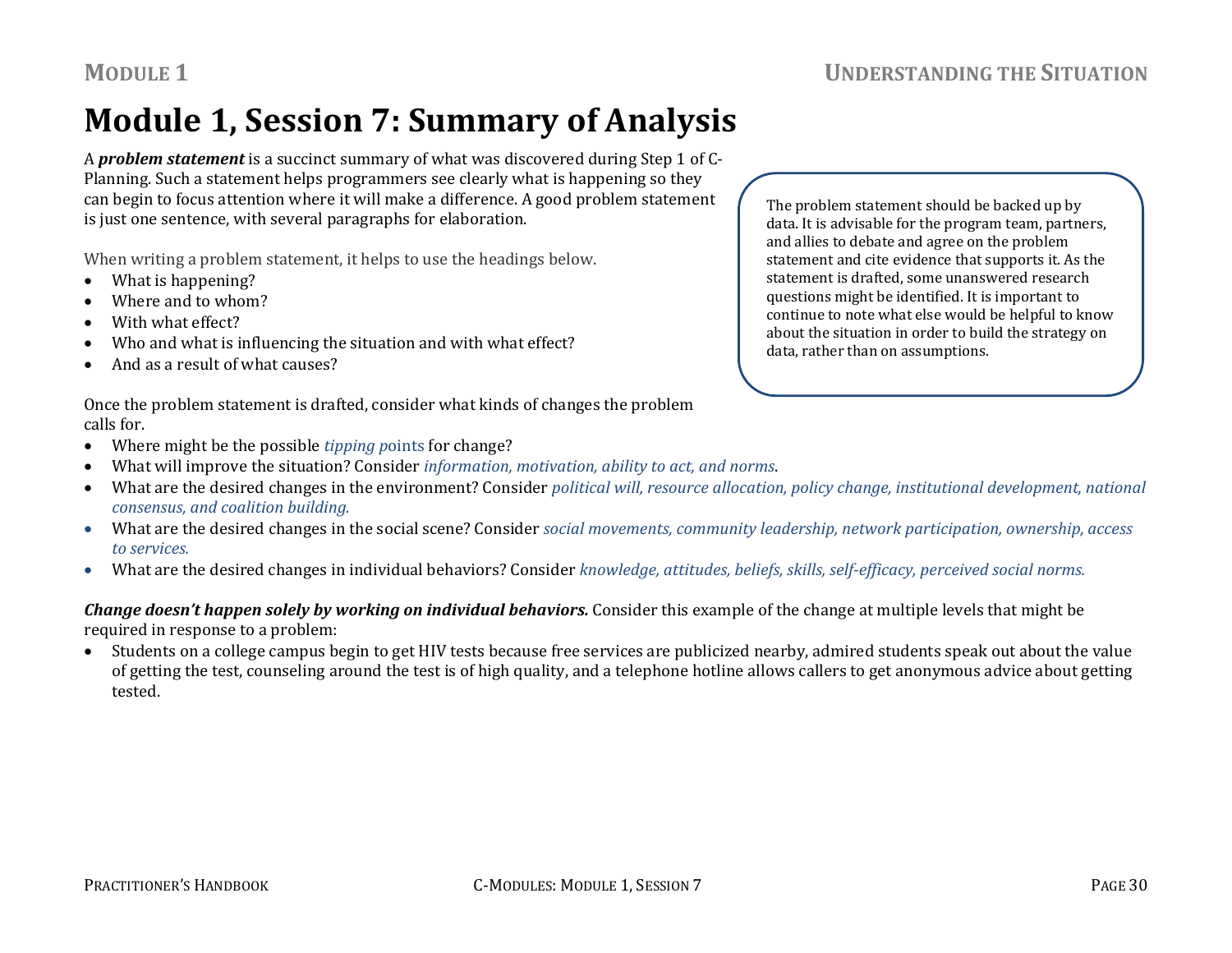#### **ALBANIA EXAMPLE: Summary of Analysis and SBCC Problem Statement**

| <b>1. What's happening?</b> (from problem tree)                                                             | Withdrawal is being used as a family planning (FP) method                                                                                                                                                                                                                   |
|-------------------------------------------------------------------------------------------------------------|-----------------------------------------------------------------------------------------------------------------------------------------------------------------------------------------------------------------------------------------------------------------------------|
| 2. Where and to whom? (from people)<br>analysis)                                                            | In Albania, young men and women are using this method                                                                                                                                                                                                                       |
| 3. With what effect? (from problem tree)                                                                    | The method is contributing to unwanted pregnancies, abortions, and high healthcare costs                                                                                                                                                                                    |
|                                                                                                             |                                                                                                                                                                                                                                                                             |
| 4. Who and what is influencing the<br>situation and with what effect? (people<br>analysis and problem tree) | Mass media are contributing to general misinformation, and pharmacists don't have skills or the right<br><i>motivation</i> to advise and interact with young people. As a result, young people lack the knowledge,<br>motivation, and skills to switch to safer FP methods. |

**Final SBCC Problem Statement:** The use of withdrawal as an FP method among young men and women in Albania is contributing to unwanted pregnancies, abortions, and high healthcare costs. The mass media contribute to general *misinformation,* and pharmacists don't have the *skills* or the right *motivation* to advise and interact with young people. As a result, young people lack the *knowledge, motivation, and skills* to switch to safer FP methods. Deep *gender norms* and power relations discourage actions to stop using withdrawal as a FP method.

**Changes This Problem Calls For:** The people most affected are young men and women in Albania who need to be *motivated* to use safer FP methods, while addressing gender power relations and peer pressure. People directly influencing the young men and women are pharmacists who need to *learn* how to offer them services and become a trusted source of advice on contraception. The mass media are among indirect influencers, and need to be trained to do better reporting on FP and modern contraceptives.

**Theory of Change:** One could argue that a tipping point for change will be the result of a combination of the following: increased individual *selfefficacy* to use and *negotiate* FP methods among couples; increased *ease of access* to methods through better training for pharmacists; and *agenda setting* by increasing the frequency and correct reporting about FP in the media, which can also provide a better *enabling environment for norm change* with regard to FP use. These concepts are based on assumptions of the Health Belief Model, Social Learning Theory, Consumerist Model for service providers, and Agenda Setting Media Theory.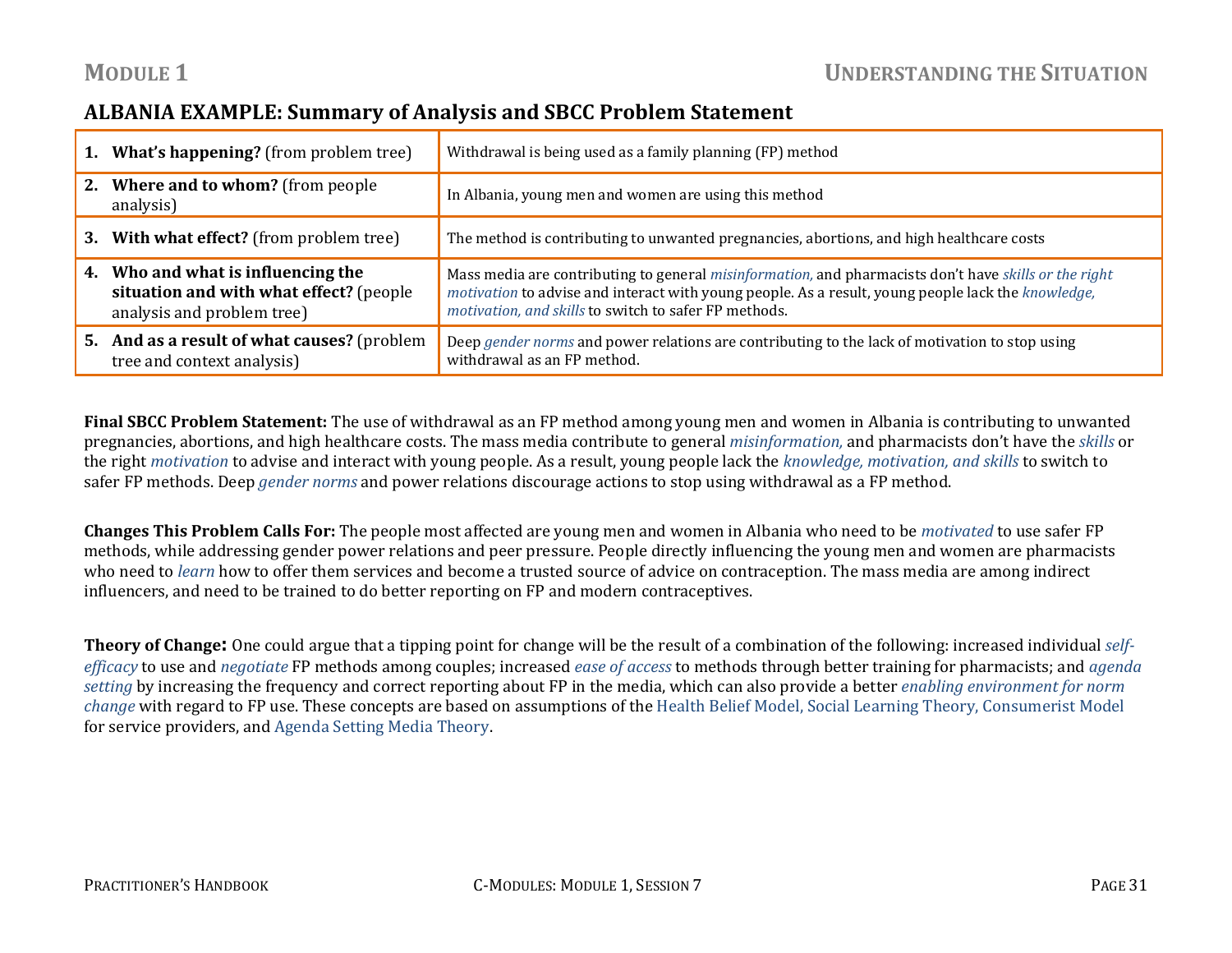#### **WORKSHEET: Summary of Analysis**

**Directions:** After considering all that came from the analysis so far, write a concise problem statement, noting whether it might require further research. Add a statement about the changes that need to come about for the problem to be solved. As you do this, remember to think about the tipping point for change. Guidance that will help fill‐out the last section—your theory of change—is in the next session.

Using this formula helps to summarize the situation, people, and context analysis into one paragraph. (This usually takes up a couple of pages in the strategy's background section.)

|    | <b>1. What's happening?</b> (from problem tree)                                                          |  |
|----|----------------------------------------------------------------------------------------------------------|--|
|    | 2. Where and to whom? (from people)<br>analysis)                                                         |  |
|    | 3. With what effect? (from problem tree)                                                                 |  |
| 4. | Who and what is influencing the situation<br>and with what effect? (people analysis and<br>problem tree) |  |
|    | 5. And as a result of what causes? (problem<br>tree and context analysis)                                |  |
|    | $\mathbf{r}$ is $\mathbf{r}$ and $\mathbf{r}$ is an $\mathbf{r}$                                         |  |

**Final Problem Statement**

**Changes the Problem Calls For (and the Tipping Point for Change)**

**Your Theory of Change (guidance in next session)**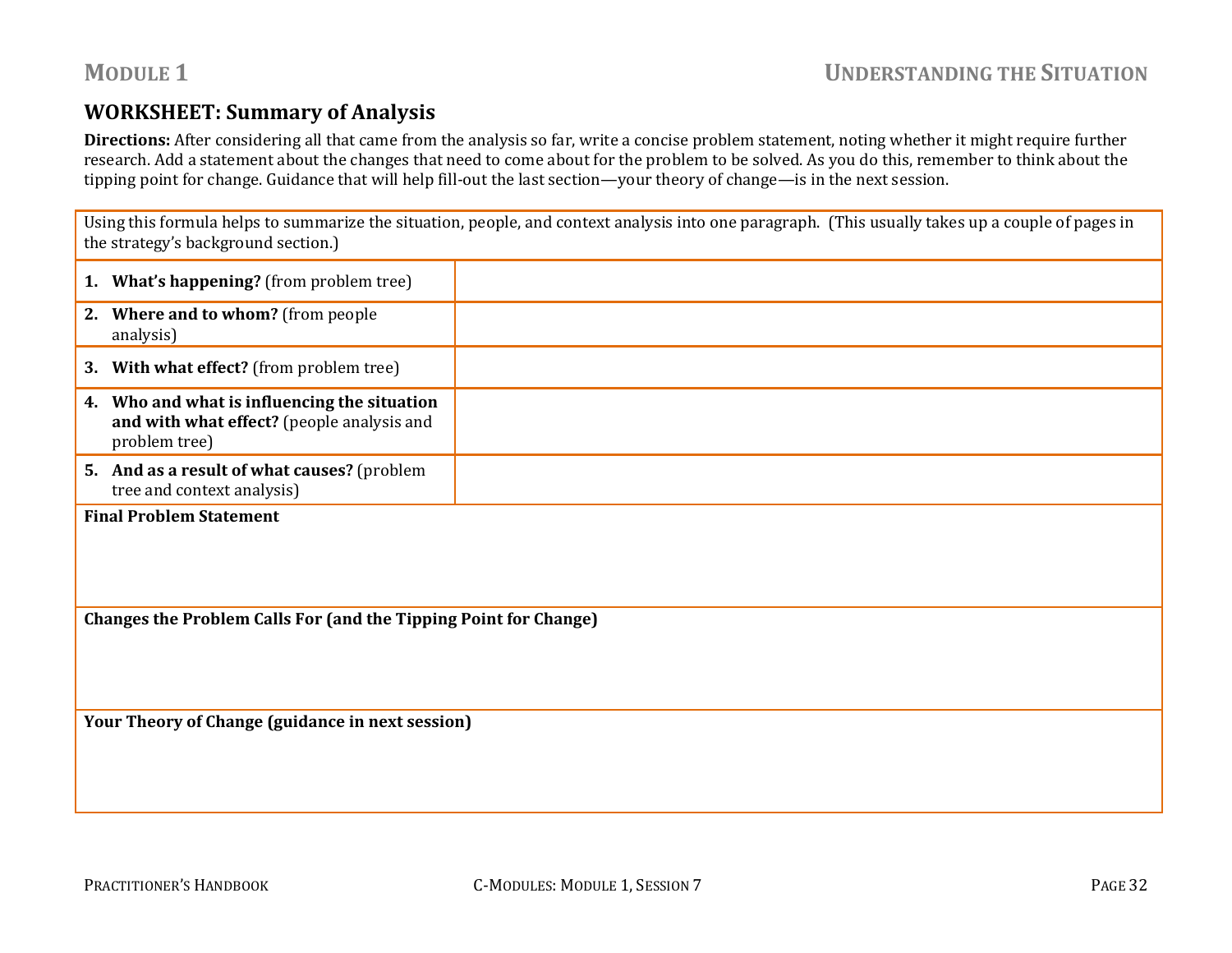## **Module 1, Session 8: What Is the Theory of Change?**

Most people have an idea of how the world and people operate, based on *personal experiences, values, and beliefs*. In a very general and simplistic way, this is also how theory formulation starts, with personal observations, analyses, and conclusions of people's life experiences. From these observations and conclusions, a model explaining why things happen can take shape.

Academics often take these models and further develop and test them to determine how well they hold up under different conditions. This is because **a real theory or model must be replicable in a variety of settings and with many individuals or groups** (National STD/HIV Prevention Training Centers 2005). A theory provides predictions about the causal relation between two or more phenomena.

This beginning of thinking about theory can be called the **theory of change**. It will serve as a tool to support the change that practitioners think is needed and how this change should be addressed more explicitly. A complete theory of change incorporates the perspectives of all constituents. It is important to reconsider all assumptions that shape beliefs and check them against various data sources and SBCC theories—on what will work and why, and what strategies are likely to be most effective in the short, medium, and long term (Keystone Accountability 2012).

There are two stages to developing a theory of change (Walters 2007):

- 1. Clarify what assumptions are forming during the analysis in Step 1.
- 2. Seek help from SBCC theories and concepts to identify an effective *tipping point* for change (Module 0, Appendix, **"**The Theoretical Base of the Socio‐Ecological Model," page 25).

Try to follow the example in the flowchart and worksheet on the next pages to lay out assumptions on how interventions being considered will affect identified barriers to change.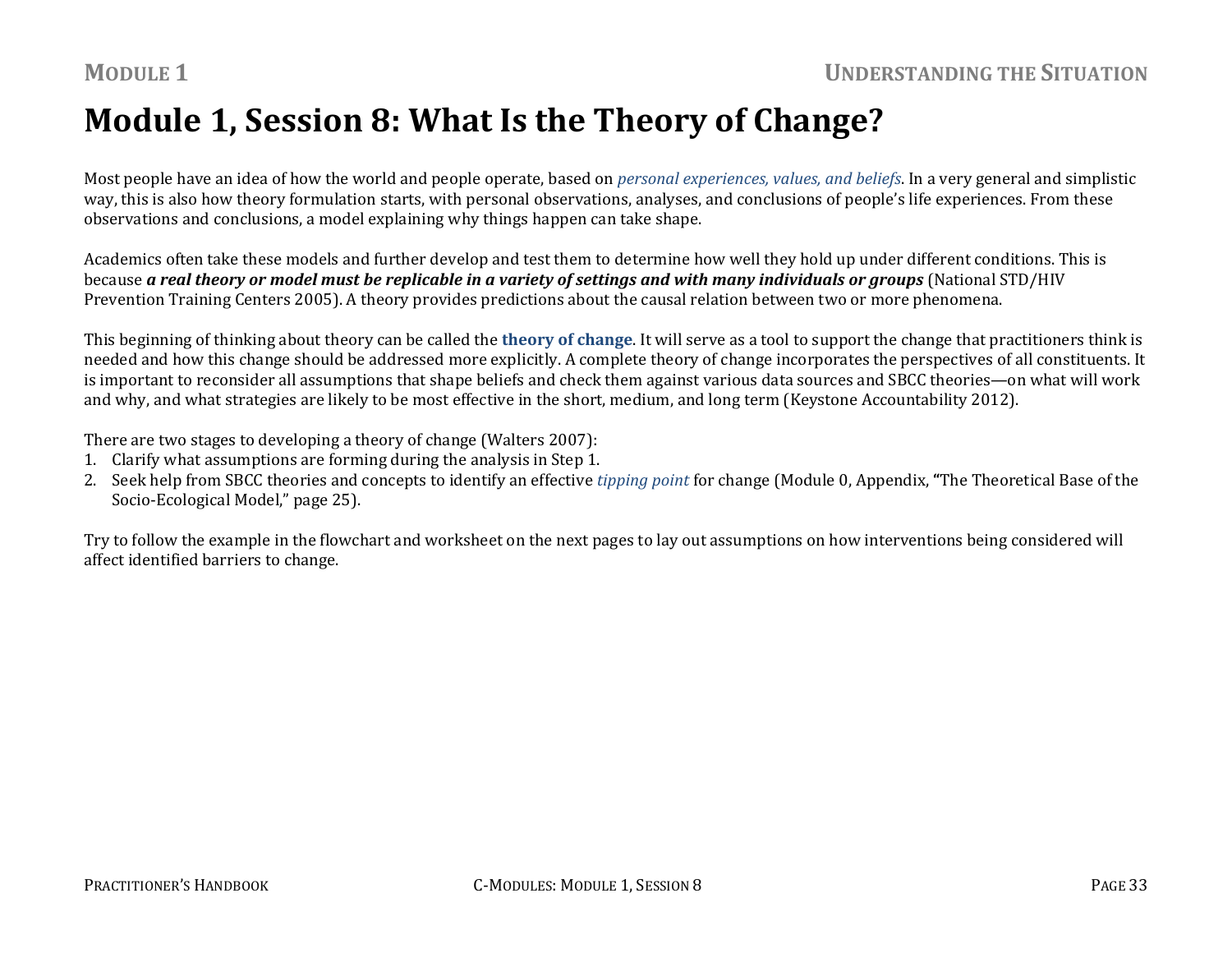### **MALE CIRCUMCISION EXAMPLE: Theory of Change for CChange's Voluntary Medical Male Circumcision Program in Nyanza Province, Kenya, 2012**

- **1. Name the changes needed to address the problem**. The changes needed are increased awareness, support, and demand for voluntary medical male circumcision (VMMC) as a method to reduce HIV infection in Nyanza Province.
- **2. Name the key barriers to change or facilitating factors for change.** Nyanza Province has the lowest circumcision rate in Kenya, though rates vary widely by ethnic community. Among the Luo, the ethnic majority in province, the rate is 17 percent. There is tension between communities who circumcise and those who do not. In addition, some uncircumcised men fear pain associated with the procedure, and there is a growing perception that circumcised men and their sexual partners are fully protected from HIV infection.
- **3. Clarify assumptions.** The VMMC communication intervention will contribute to addressing barriers to trust and barriers to accepting VMMC at the community level.

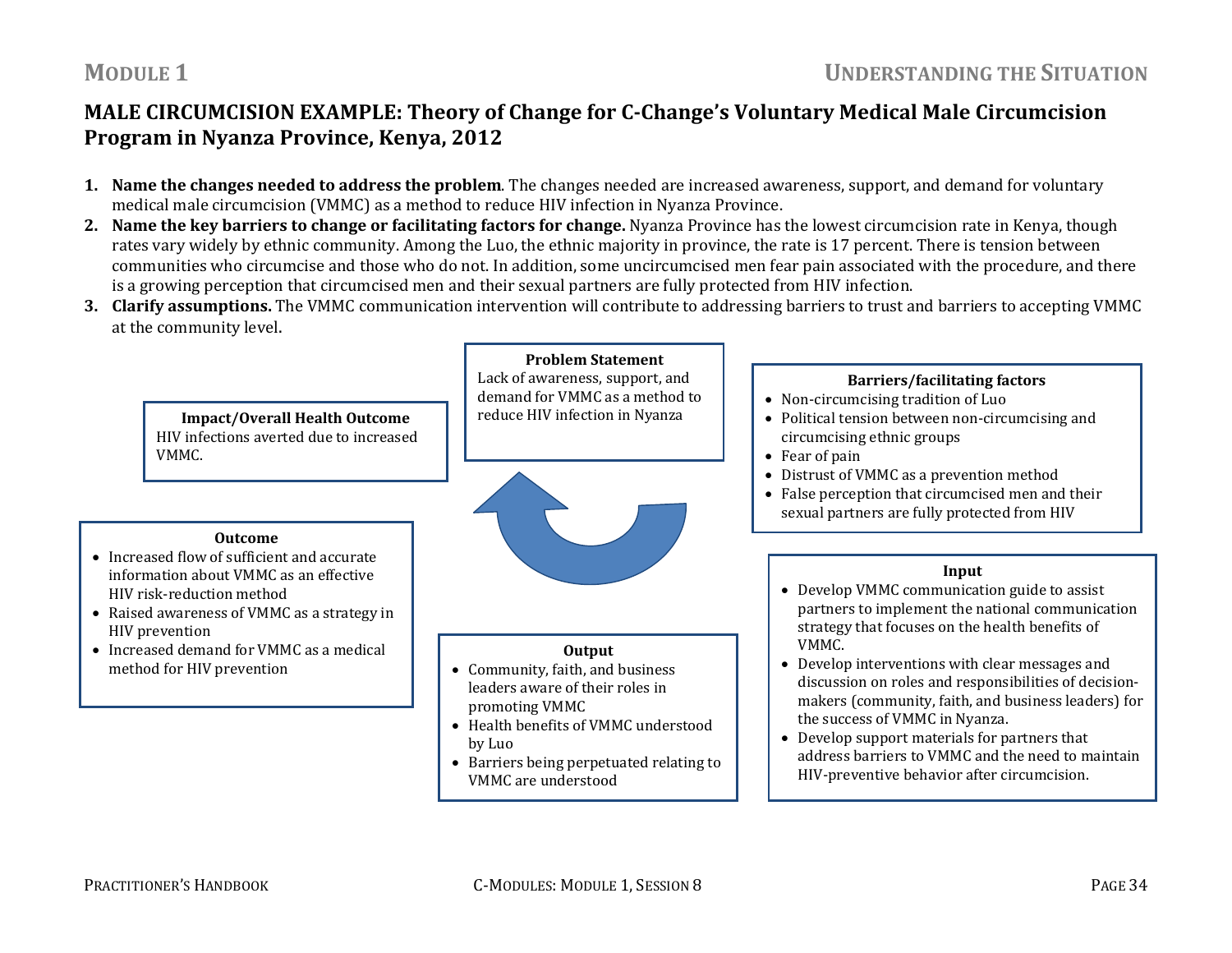**4. Name SBCC concepts to help find the tipping point for change:** One could argue that the tipping point for change will be community, business, and faith leaders starting to discuss VMMC as an intervention in their community, based on information tailored for VMMC services. The leaders need to be convinced they would thereby be serving as a *catalyst* to increase *dialogue, develop collective action, and mobilize* more community members to become engaged with VMMC. These individuals are in a key position to mobilize their community members to demand VMMC services and help incorporate the procedure into broader healthy *social norms* and attitudes relating to HIV prevention and gender. These concepts are based on assumptions used in **community organization and advocacy theories**, such as *agenda setting and framing*, **Diffusion of Innovation** to see VMMC as innovation, and *coalition building* between services and community leaders.

**5. Summarize:** If community, business, and faith leaders are provided with information on VMMC and its benefits in preventing HIV infection, and they are convinced of its benefits, then they may become *catalysts* to advocate and shape how their communities view VMMC. Mobilization efforts with community leaders will lead to open discussion about male circumcision traditions, and will increase acceptability and support for VMMC by associating the procedure with HIV prevention and hygiene. Community leaders can shape an intervention in their communities and address relationships with service providers on VMMC.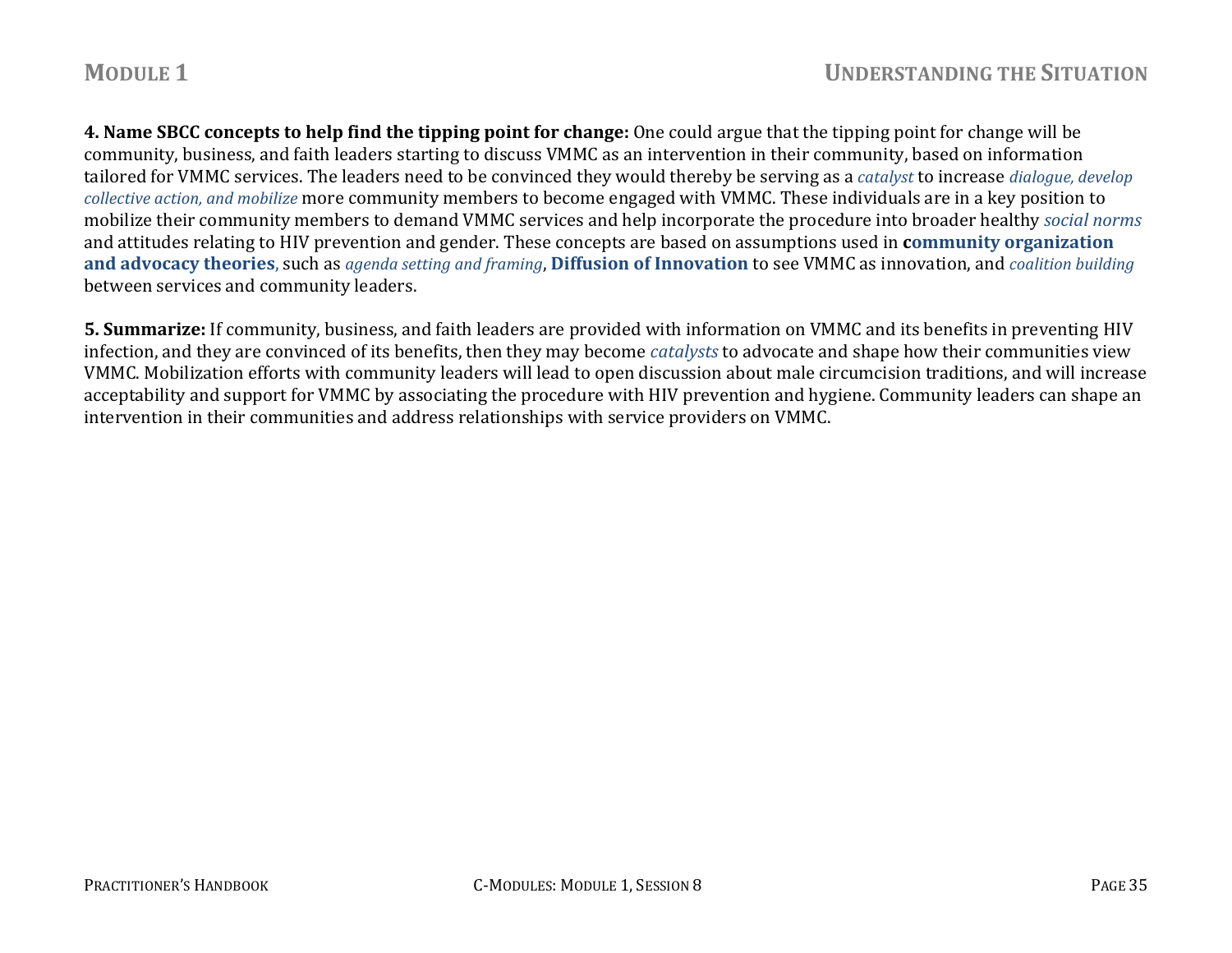#### **WORKSHEET: What Is Your Theory of Change?**

**Directions**: Fill in each part of this worksheet to develop your theory of change.

- **1. Name the changes needed to address the problem** (from your problem statement #1, 2, 3).
- **2. Name the key barriers to or facilitating factors for the changes you identified** (from your problem statement #4, 5).
- **3. Clarify assumptions by filling in the blanks:** This \_\_\_\_\_\_\_\_\_\_\_\_\_\_\_\_\_\_\_\_\_\_\_\_\_\_ intervention will contribute to \_\_\_\_\_\_\_\_\_\_\_\_\_\_\_\_\_\_\_\_\_\_\_\_\_\_\_\_\_\_\_\_\_\_\_\_\_\_\_\_\_\_\_\_\_\_\_ addressing the barriers of \_\_\_\_\_\_\_\_\_\_\_\_\_\_\_\_\_\_\_\_\_\_\_\_\_\_\_\_\_\_\_\_\_\_\_\_\_\_\_\_\_\_\_\_\_\_\_\_\_\_\_ through……

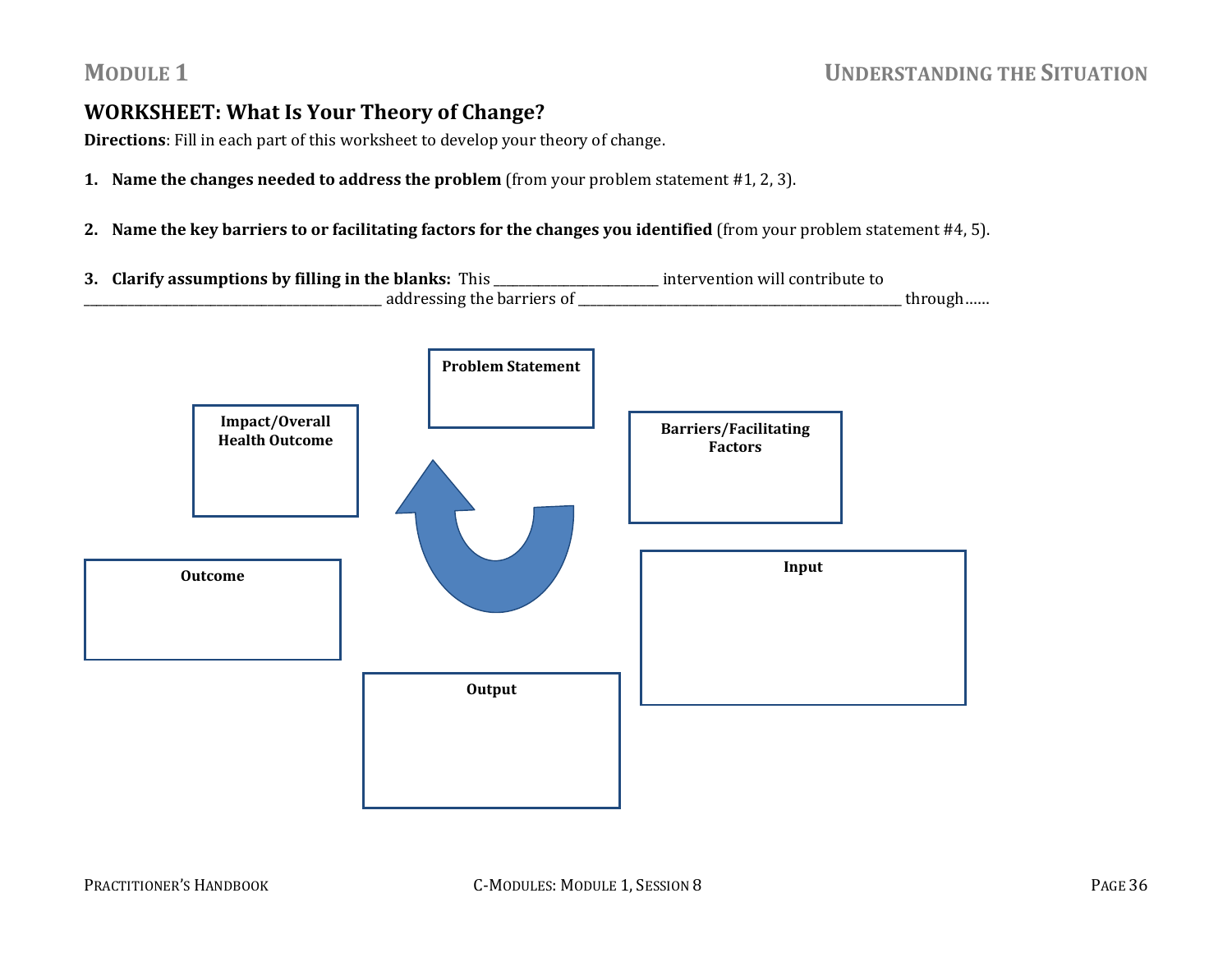**4. Name SBCC concepts to help find the** *tipping point* **for change.** Name the SBCC concepts and theories you consulted to make sure what you are planning will work.

**5. Based on the problem statement, summarize the expected change sequence.**

(If we do X, then we should expect Y will happen).

#### **Reflection Questions**

After completing the worksheet, review your theory of change and think about the following:

- $\diamond$  How do you know what is in the theory of change? How confident are you?
- $\diamond$  Why are you confident that the change sequence will be as predicted?
- $\diamond$  What data and theoretical models suggest that this might happen?
- $\diamond$  Are there previous examples that provide evidence for the proposed change sequence?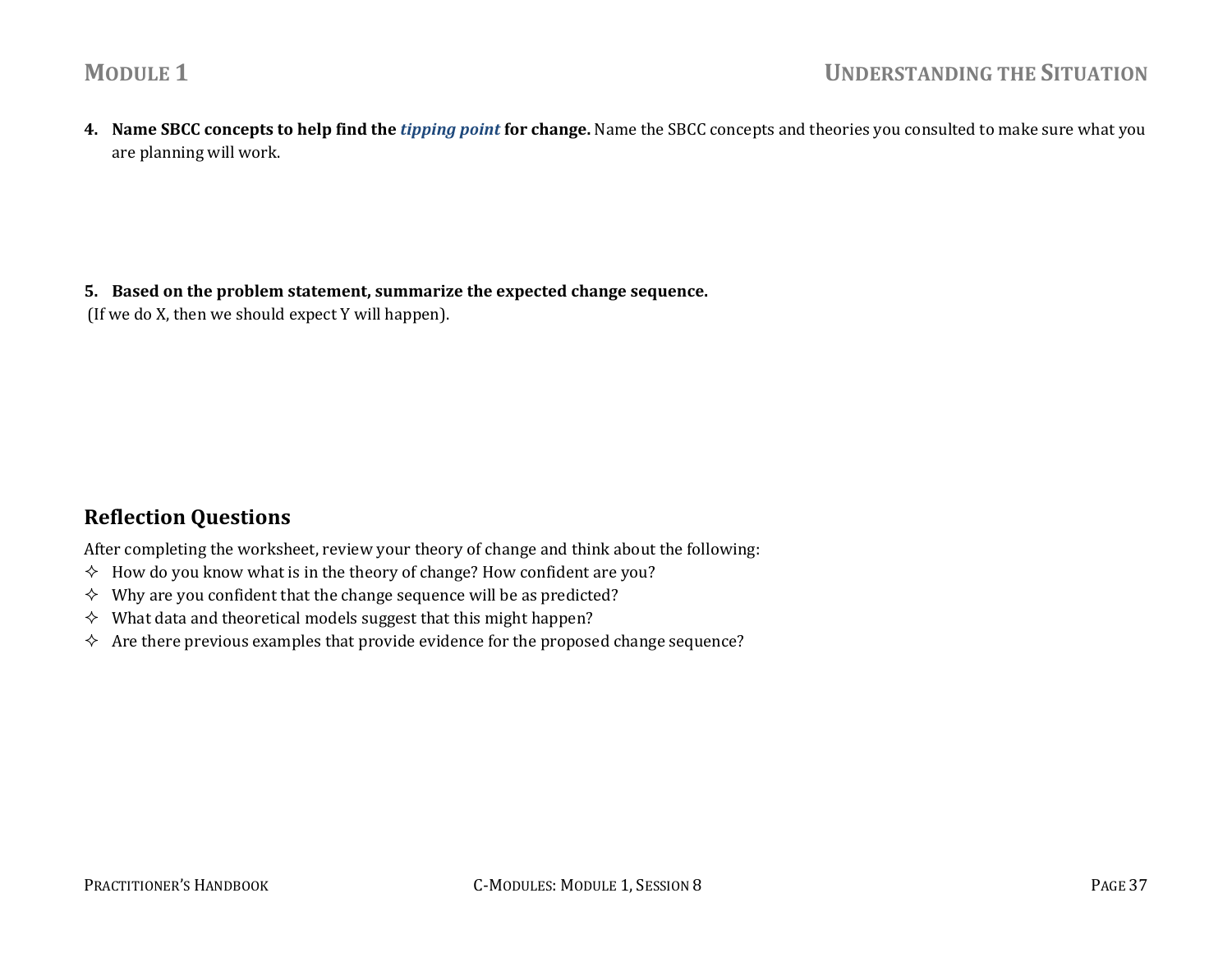## **Additional Reading**

These references provide additional information for SBCC practitioners. The entire SBCC curriculum, references cited below, and additional resources are available at http://www.c‐changeprogram.org/our‐approach/capacity‐strengthening/sbcc‐modules. For more resources and opportunities to strengthen capacity in SBCC, visit C-Change's Capacity Strengthening Online Resource Center at http://www.comminit.com/cchange‐orc. Graphics in the *CModules* can be accessed online, expanded, and shown to participants on a large poster board or through a PowerPoint presentation.

| <b>Background Reading</b>           |                                                                                                                                                                                                                                                                                                                                                     |  |  |
|-------------------------------------|-----------------------------------------------------------------------------------------------------------------------------------------------------------------------------------------------------------------------------------------------------------------------------------------------------------------------------------------------------|--|--|
| <b>Topic</b>                        | Item                                                                                                                                                                                                                                                                                                                                                |  |  |
| <b>SBCC</b>                         | <b>Involving People, Evolving Behavior.</b> Provides a model for behavior change involving information, motivation through<br>communication, the ability to act through life skills and an enabling environment by addressing policy and legislation, service<br>provision, education systems, cultural factors, religion, socio-political factors. |  |  |
| Advocacy/<br>Community              | Advocacy in Action: A Toolkit to Support NGOs and CBOs Responding to HIV/AIDS. Helps staff of NGOs and CBOs to gain a clear<br>understanding of what advocacy is and how it might support their work and provides practical assistance on how to undertake<br>advocacy.                                                                             |  |  |
| Mobilization                        | Participatory Rural Communication Appraisal (PCRA): A Handbook. Describes the procedure for planning and conducting PRCA<br>as the first step in the design of cost-effective and appropriate communication programs, strategies, and materials for development<br>projects and the community level.                                                |  |  |
| Gender                              | Inter-Linkages Between Culture, GBV, HIV and AIDS and Women's Rights. Explores theories on culture and the relationship<br>between culture and gender-based violence (GBV) and provides an analytical model to use when considering interventions related<br>to culture, GBV, women's rights, and HIV and AIDS.                                     |  |  |
| Research                            | Qualitative Target Audience Formative Research for Health and Development Communication: Soul City Fieldworker Training<br>Manual 1—Qualitative Interviewing. Supports skills-training in qualitative interviewing and provides instruction on conducting<br>qualitative, formative audience research.                                              |  |  |
| Skills/Tools                        | HIV/AIDS Rapid Assessment Guide. Provides guidance on rapid behavioral surveys and HIV-prevention tools whose data provide a<br>spatial, quantitative, and qualitative overview of a project area, including a mapping guide; a site inventory; an ethnographic guide; a<br>focus group guide                                                       |  |  |
| <b>Curricula/Training Materials</b> |                                                                                                                                                                                                                                                                                                                                                     |  |  |
|                                     |                                                                                                                                                                                                                                                                                                                                                     |  |  |

*Mainstreaming HIV, AIDS, and Gender into Culture: A Community Education Handbook.* Supports and encourages discussion about how people behave and collectively cope with HIV and how culture can affect the spread of HIV. Part 2 looks at how culture, gender, and HIV are connected.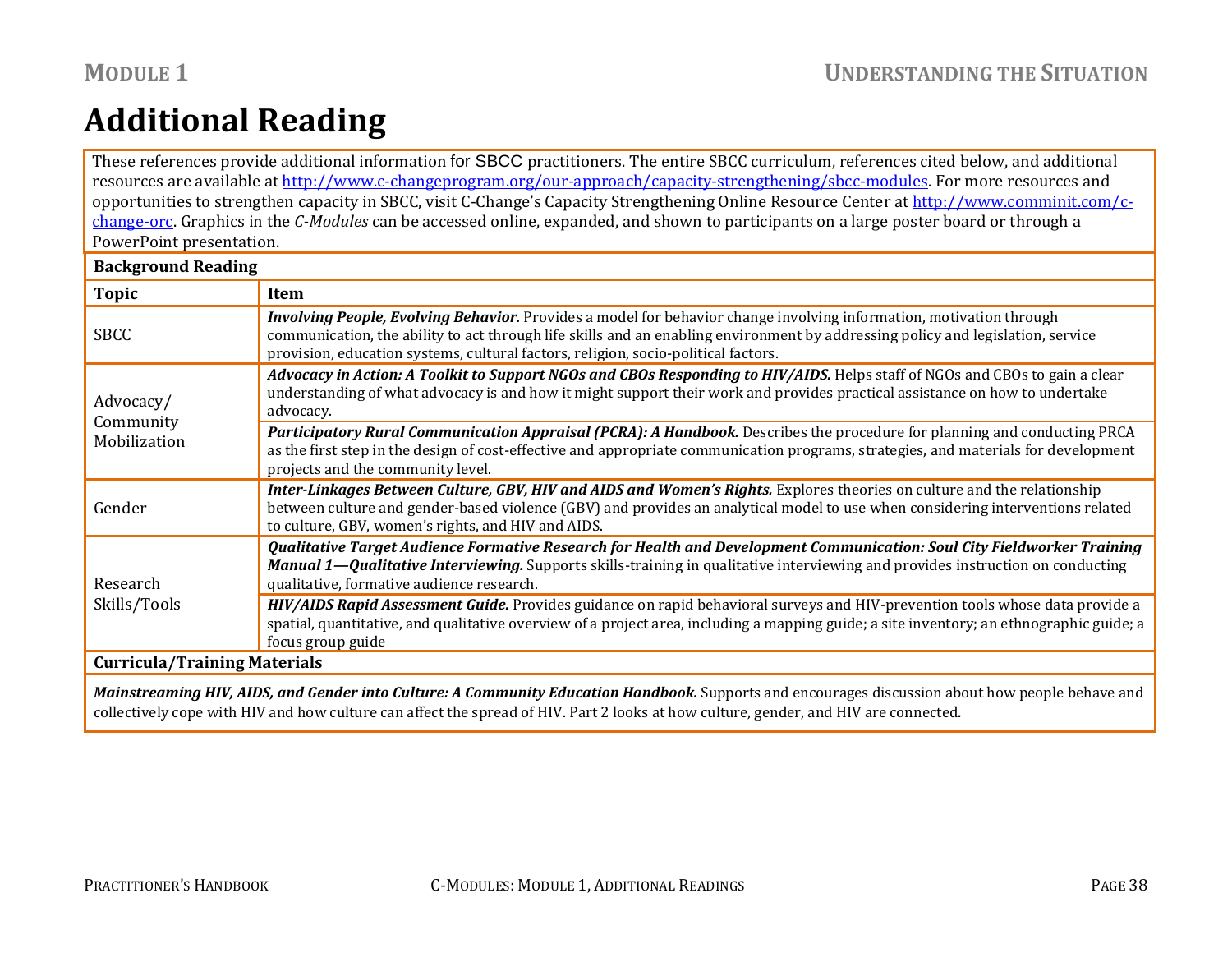## **References Cited**

C‐Change. 2012. *Voluntary medical male circumcision (VMMC) communication in Kenya: A case study*. Washington, DC: C‐Change/FHI 360.

CARE and ICRW. 2007. Inner spaces outer faces initiative (ISOFI) toolkit: Tools for learning and action on gender and sexuality. Washington, DC: CARE/International Center for Research on Women (ICRW). http://www.icrw.org/files/publications/ISOFI‐Toolkit‐Tools‐for‐learning‐and‐ action‐on‐gender‐and‐sexuality.pdf.

Keystone Accountability. 2012. "Theory of change." http://www.keystoneaccountability.org/about/theoryofchange

National STD/HIV Prevention Training Centers. 2005. *Bridging theory and practice: Applying behavioral theory to STD/HIV prevention.*

Treatment Action Campaign. 2012. "About the Treatment Action Campaign." http://www.tac.org.za/community/about

World Health Organization (WHO). 2012. "Health topics: Gender." http://www.who.int/topics/gender/en/

Walters, Hettie. 2007. Capacity development, institutional change and theory of change: What do we mean and where are the linkages. A conceptual *background paper .*Support Program for Institutional & Capacity Development (SPICAD) Resource Portal. http://portals.wi.wur.nl/files/docs/successfailuredevelopment/Walters\_CapacityDevelopmentConceptPaperFIN.pdf.